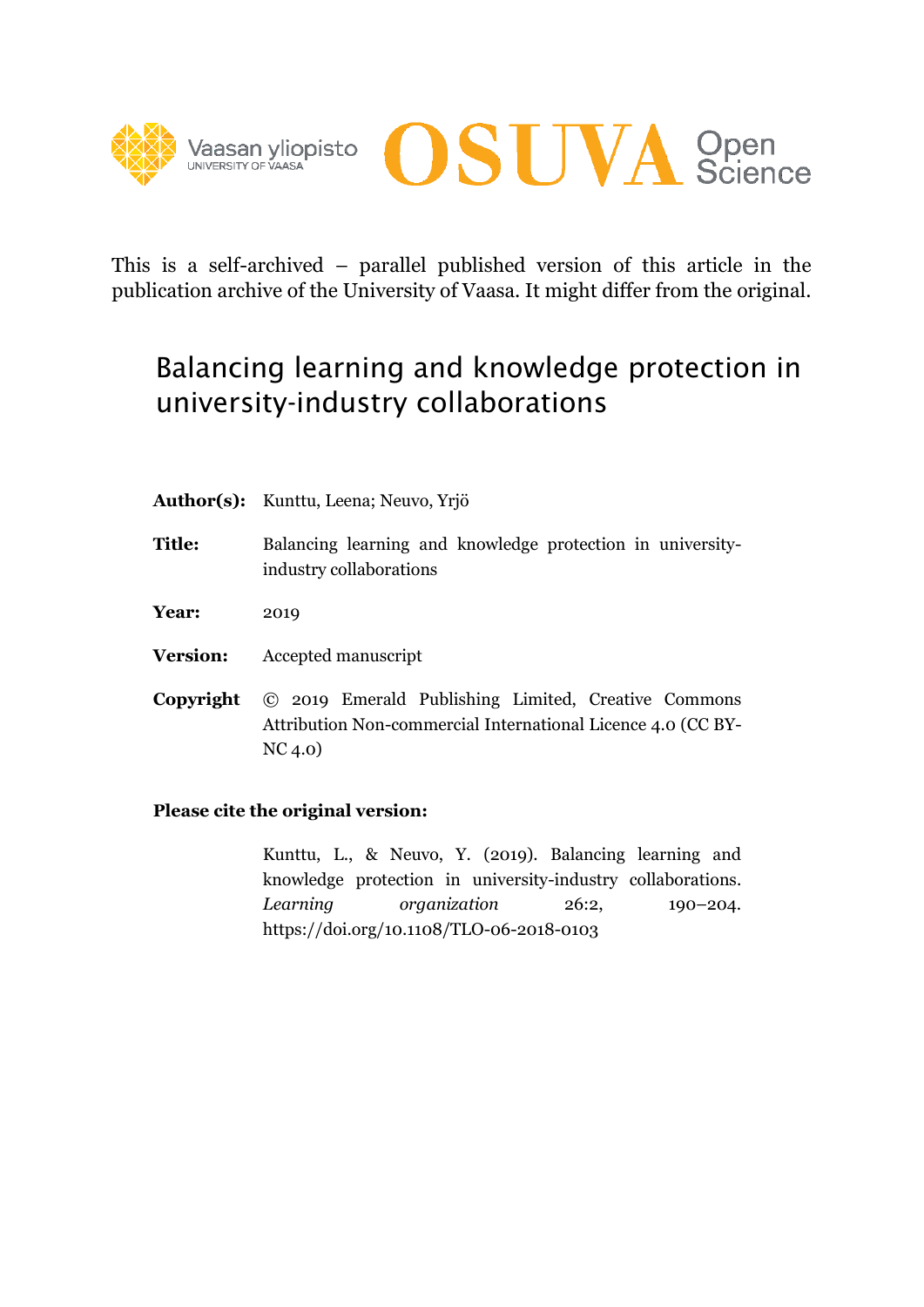Balancing learning and knowledge protection in university-industry collaborations

#### ABSTRACT

Purpose: The purpose of this study is to examine the tension between learning and protection in universityindustry relationships (UIRs) and, in particular, to identify practices that facilitate ways of coping with this tension.

Methodology: The empirical work for the study is based on a qualitative comparative case analysis of six successful, long-term relationships between industrial technology firms and university research groups in Finland.

Findings: The findings of the study reveal that the development of mutual trust, based on personal-level relationships, adaptation and reaching a consensus about the utilization of research results represent the key processes that enable partners to balance learning and protection, as well as lower the informational barriers within the collaboration.

Research limitations: The case data have been collected from IT industry, in which the need for knowledge is changing rapidly and the need for learning is typically high. However, generalization of the results may need additional case studies including from other industrial areas.

Practical implications: The results highlight a rich set of practices that can support both industrial actors and academics in improving their engagement in collaboration and to facilitate successful knowledge creation and utilization in UIRs.

Originality/value: This study extends the existing literature on UIR learning by presenting organizational practices, which help UIR actors to balance learning and protection in their collaboration. Along with mutual trust and adaptation achieved in long-term personal relationships, these practices allow partners to overcome organizational barriers that result from different orientations, attitudes and incentives.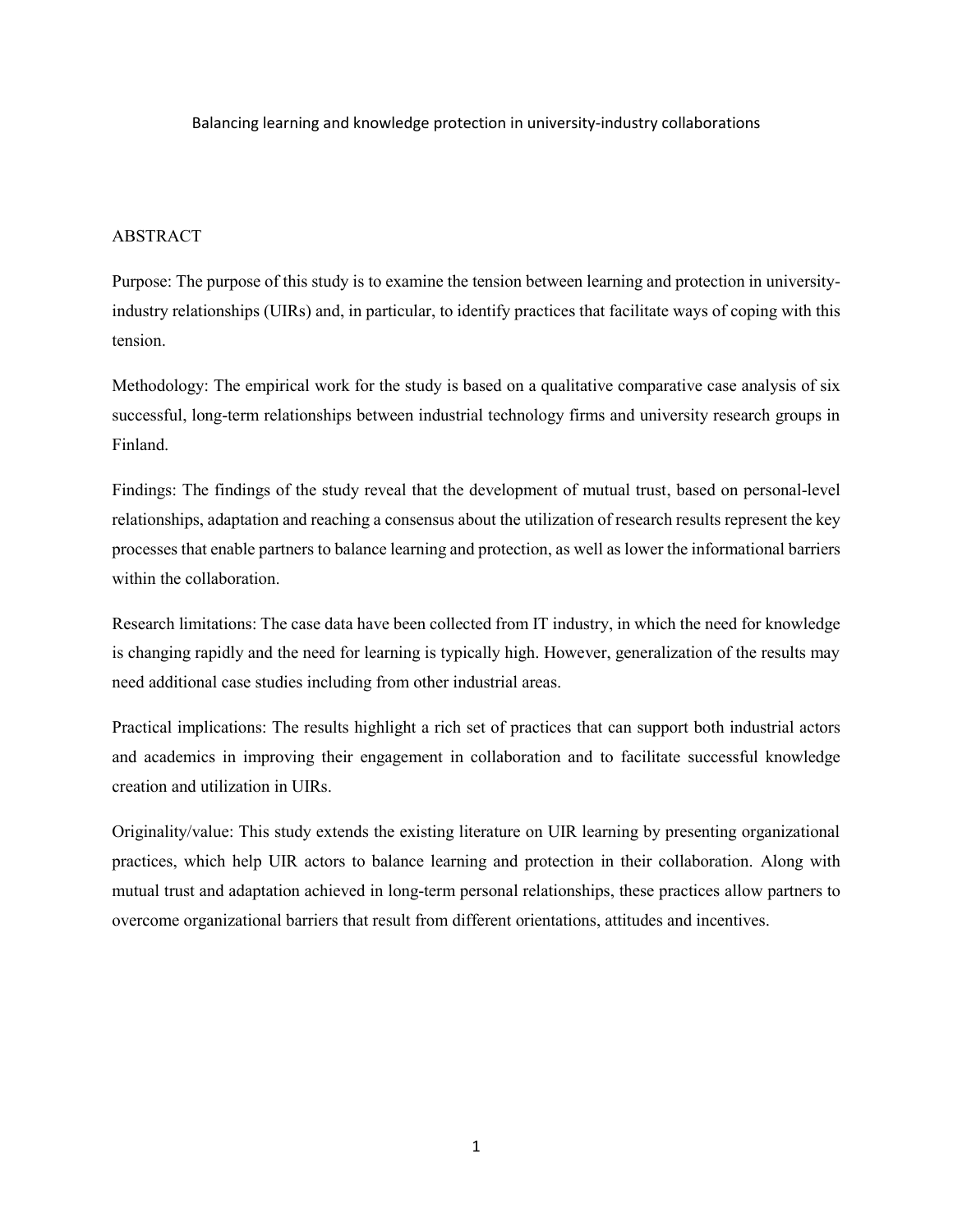#### **1. INTRODUCTION**

The growing interest in university-industry relationships (UIRs) among high-technology firms is based on the view that collaborative research between academia and industry can be a powerful source of innovation (Perkmann et al., 2013; Ankrah and Al-tabbaa, 2015). During recent years, the aspects of joint knowledge creation and learning in UIRs have received growing attention among scholars (Weckowska, 2015; Kunttu, 2017). Previous research has shown that knowledge sharing and transfer taking place in UIRs enable industrial firms to absorb knowledge that may be critical to their future innovations and new product development, as well as for solving technological problems and gaining access to critical human resources and new competencies (Siegel et al., 2004; Lee, 2011). However, the UIRs are usually mediated by relatively high organizational and cultural barriers. One of the core barriers to knowledge transfer and creation between universities and industry involves different institutional norms concerning private and public knowledge and information (Bruneel et al., 2010). In universities, the creation and development of public and open knowledge are central principles (Lee, 2011), whereas the economic value of knowledge, which can be assessed according to the potential competitive advantages that it facilitates, represents a key factor affecting industry actors' attitudes to knowledge and the openness shown towards it in private companies (Geuna and Nesta, 2006). For this reason, the actors working in UIRs are increasingly facing the dilemma of how to enable learning and access to scientific knowledge provided by the UIRs whilst simultaneously protecting their own valuable knowledge resources, which may have strategic value in terms of competitive advantage. In this manner, the competing demands between learning and protecting in the relationship have caused a challenging task of managing the balance between "trying to learn and trying to protect" (Kale et al., 2000).

As most of the existing research on UIR learning is quantitative in nature, concentrating on, for example, the determinants of innovation performance, barriers to collaboration (Bruneel et al., 2010), development of mutual trust (Bstieler et al., 2017), or relationship governance, the existing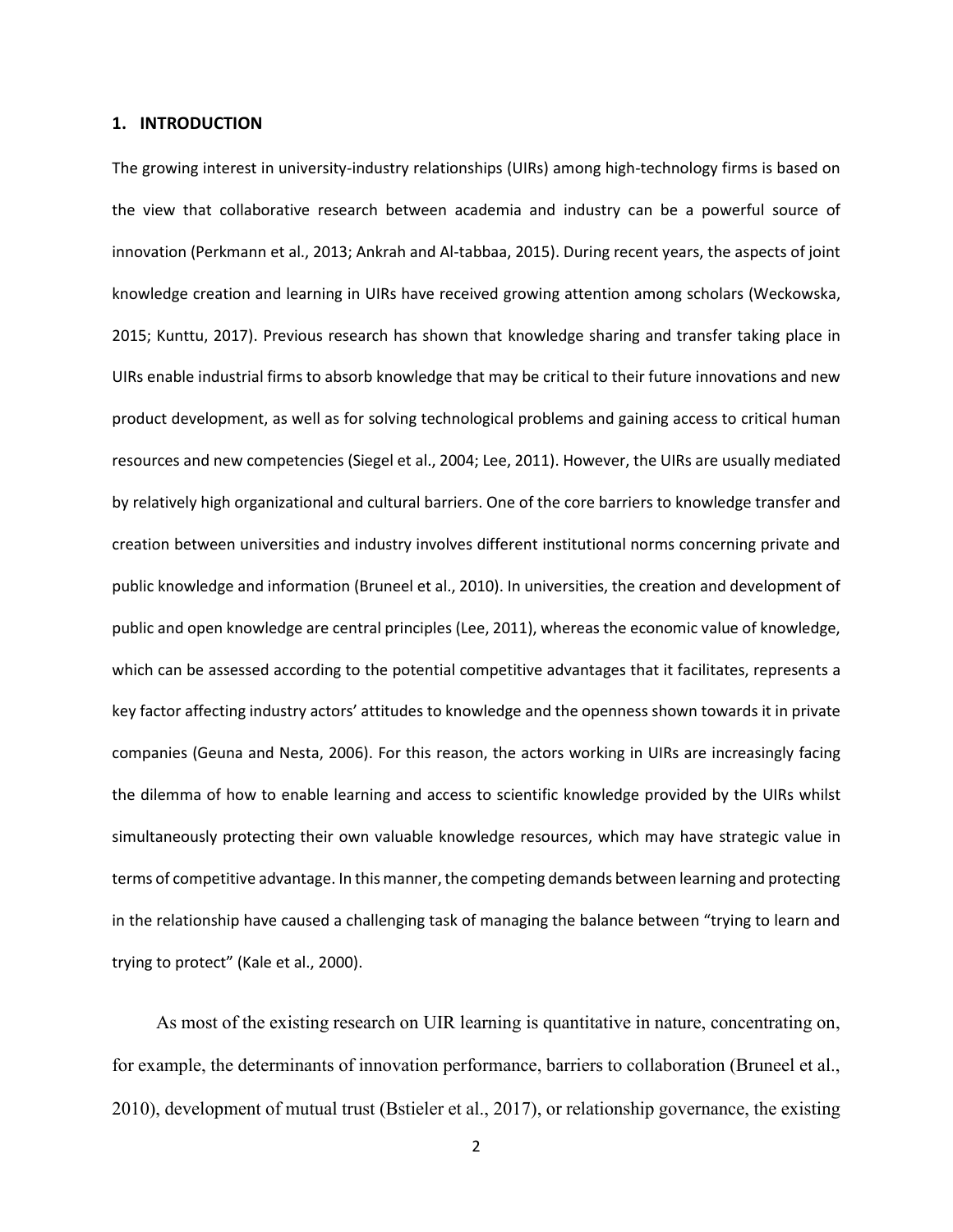research falls short in its analysis of the practices of learning in dyadic university-industry collaborations. Moreover, previous research provides minimal information about the practices and mechanisms behind learning processes that occur in the research-based interactions between universities and industry. Indeed, Weckowska (2015) has studied UIR learning mechanisms and Bruneel et al. (2010) have examined the practices that may lower the organizational and informational barriers in UIRs, but research on relational practices facilitating UIR learning remains absent. Coping with the competing demands between learning and protection, in particular, seems to be neglected topic in the existing UIR research, despite the partners' attitudes towards knowledge sharing and openness of the knowledge may cause a real informational barrier to UIR learning Bruneel et al. (2010).

To fill this gap, this study intends to answer the following research question: what practices help industrial firms to achieve a balance between learning and knowledge protection in universityindustry relationships? To address this question, our aim is to study the tension between learning and protection in UIRs and, in particular, to identify the practices that facilitate coping with this tension. Thus, our objective is to find organizational mechanisms and practices that help the actors in UIRs to facilitate effective relationship learning and joint knowledge creation processes while simultaneously maintaining the confidentiality of that knowledge. This study makes an empirical contribution to the existing, mainly quantitative, literature on UIR learning by examining the relational level practices in terms of a qualitative multiple case analysis. The study also extends the existing literature concerning informational barriers to learning in UIRs by presenting relational practices, which may significantly lower these barriers to collaboration. These findings may have also significant managerial interest, given that most high-technology companies utilize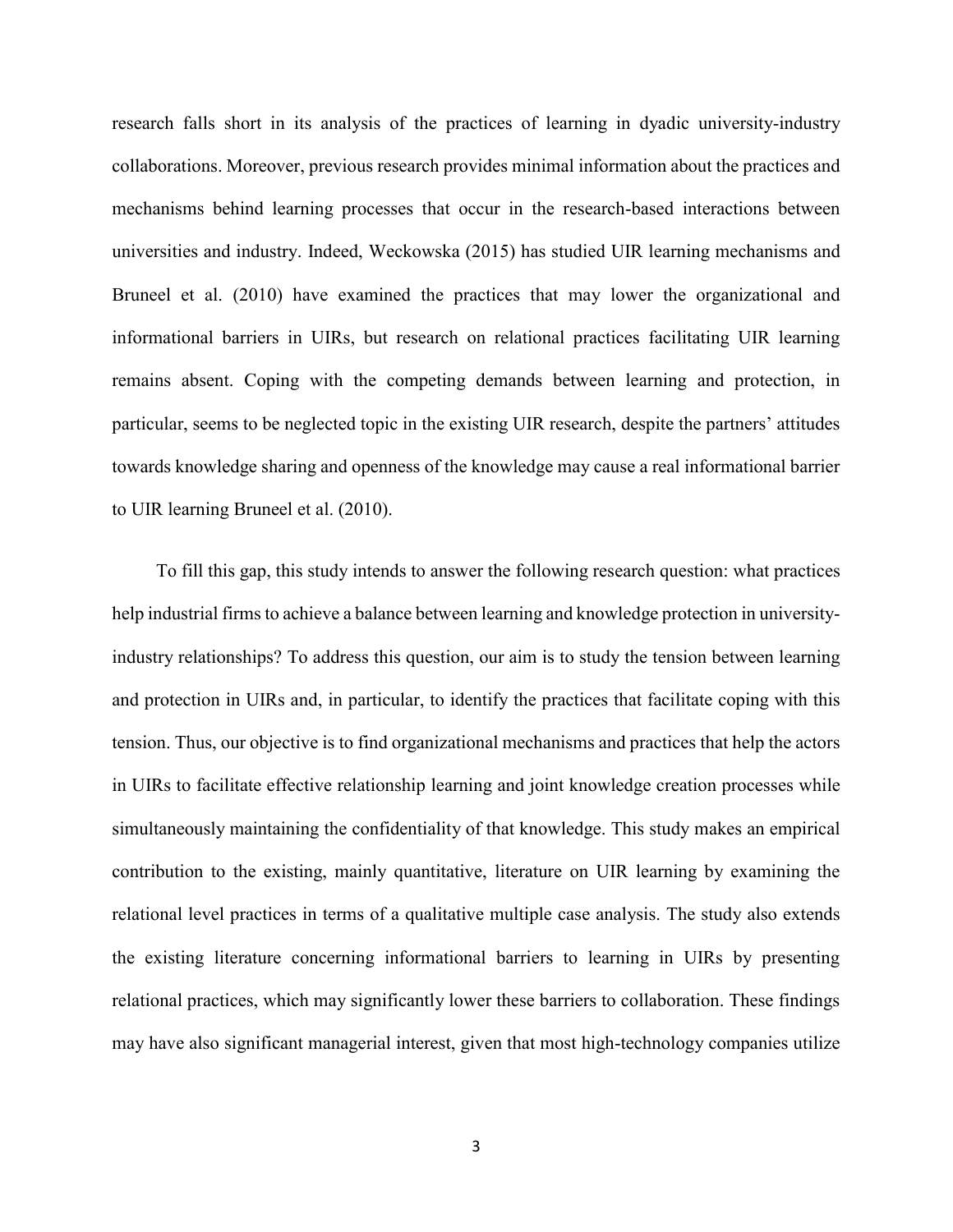collaborative university partnerships for their innovation and product development work, and thus face the challenge of learning and protection.

#### **2. THEORETICAL FRAMEWORK**

Organizing raises multiple tensions that are often contradictory in nature. Whereas the more conventional contingency theory relies on either-or decisions by finding the most suitable fit for each situation and prioritizing competing tensions, the more recent paradox theories suggest a "both-and" approach, which could foster novelty, creativity and long-term sustainability (Lewis, 2000). Thus, a paradox perspective argues that long-term sustainability requires the organization to undertake continuous efforts in order to meet multiple and divergent demands simultaneously (Smith and Lewis, 2011). In this "both-and" thinking, the organizational actors develop practices and mechanisms through which they can cope with the conflicting demands, and find a balance between them (Jay, 2013). The collaborative relationships between industrial firms and universities can be seen as learning alliances, in which the partners strive to learn or internalize critical information or capabilities from each other (Kale et al., 2000). In these kinds of relationships, the firms continuously face competing demands about sharing critical knowledge with the research partner in order to facilitate the research process, while, on the other hand, managing the risk of losing knowledge that may be commercially sensitive (Geuna and Nesta, 2006). To find a balance between these conflicting demands about learning and protecting knowledge in a UIR collaboration, the partners have to develop the practices of their mutual learning process in order to facilitate effective learning process and simultaneously take care of protecting commercially sensitive information.

This research studies the learning practices that may help the UIR collaborators cope with the competing demands by overcoming the barriers to collaboration. The learning process is analysed using the theoretical framework of relationship learning (Selnes and Sallis, 2003). The work of Selnes and Sallis (2003, p. 80) defines relationship learning as a joint activity between a supplier and customer where two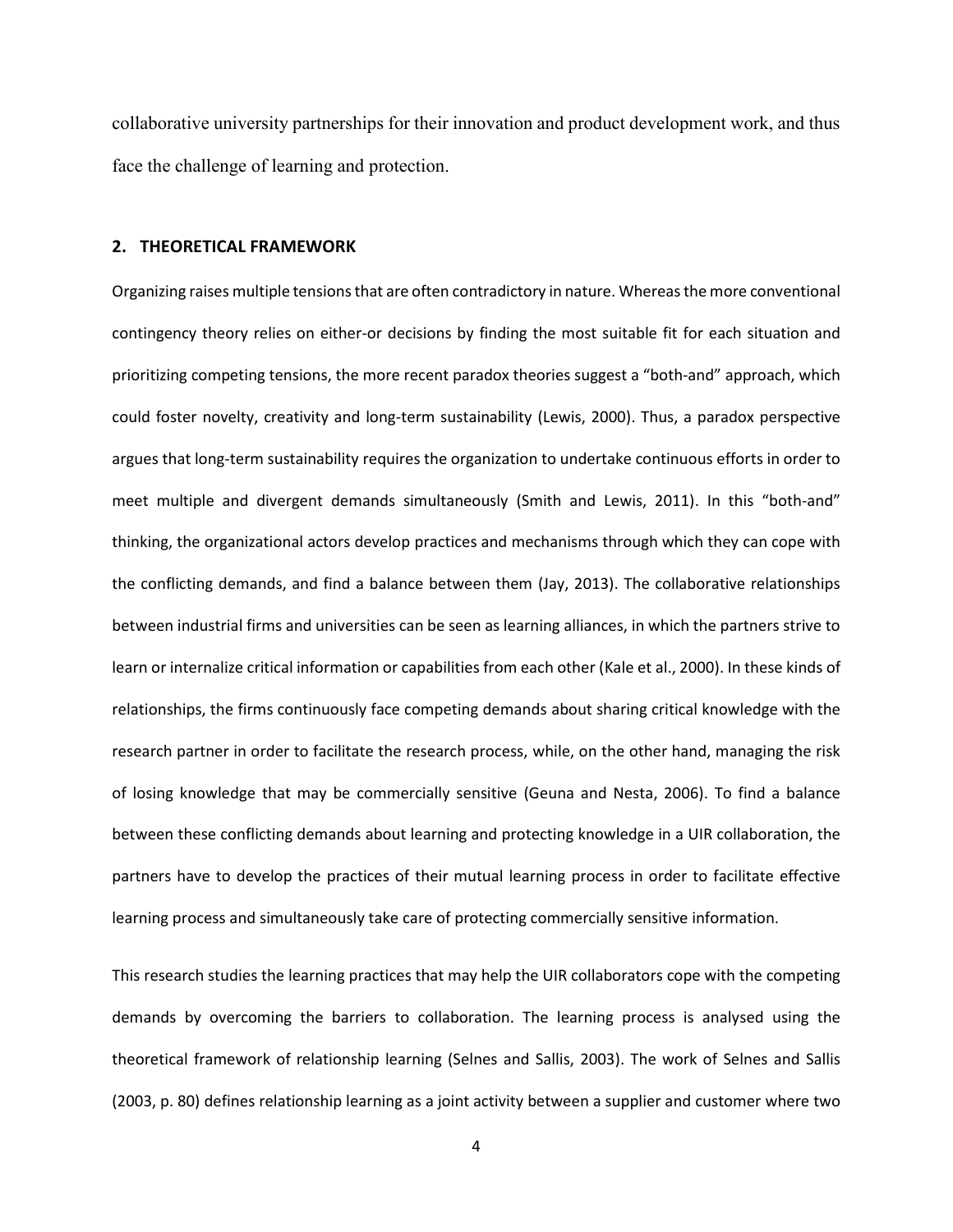parties share information, which is then jointly interpreted and integrated into a shared relationshipdomain-specific memory that changes the range or likelihood of potential relationship-domain-specific behaviour. The first phase, knowledge sharing, refers to knowledge transfer in terms of formal and informal interaction within the relationship. The main knowledge-based obstacles in effective knowledge transfer in UIRs include the sharing of commercially sensitive industrial information with the academic partner (Bruneel et al., 2010). Sharing industrial information may be critical for the academic partner to properly accomplish the research task but, at the same time, this information may be commercially sensitive for the industrial partner. For this reason, finding the balance between knowledge sharing needs and the need to protect the sensitive information (Kale et al., 2000) is central for the UIR actors (Geuna and Nesta, 2006). The second phase of the relationship learning process is related to joint knowledge creation through the process of joint sense-making (Selnes and Sallis, 2003). In this phase, the partners jointly create new, experience-based tacit knowledge that is difficult to imitate or transfer outside of the relationship, as well as combining their own previous knowledge resources and experience. One of the major obstacles to joint sense-making in UIRs is a consequence of the differing orientations of industry and universities (Siegel et al., 2004), which are visible in the motives, attitudes and organizational cultures of these institutions. Whereas the main motive of industrial actors is to create and develop private knowledge that should remain hidden within the firm or disclosed in a limited way through patenting (Geuna and Nesta, 2006), the main motive among academics is to create reliable, public knowledge. Thus, conflicting attitudes and motives concerning the joint knowledge creation process have a particular impact on the joint learning process, whereby the partners must find ways to cope with this tension in UIR collaborations. In the third phase of the learning process, the organizations develop relationshipspecific memory structures within which they jointly develop relationship-specific knowledge that can be stored and integrated. In this phase, the partners may implement the results of their joint development and learning as concrete outcomes that can be utilized in industrial commercialization processes or as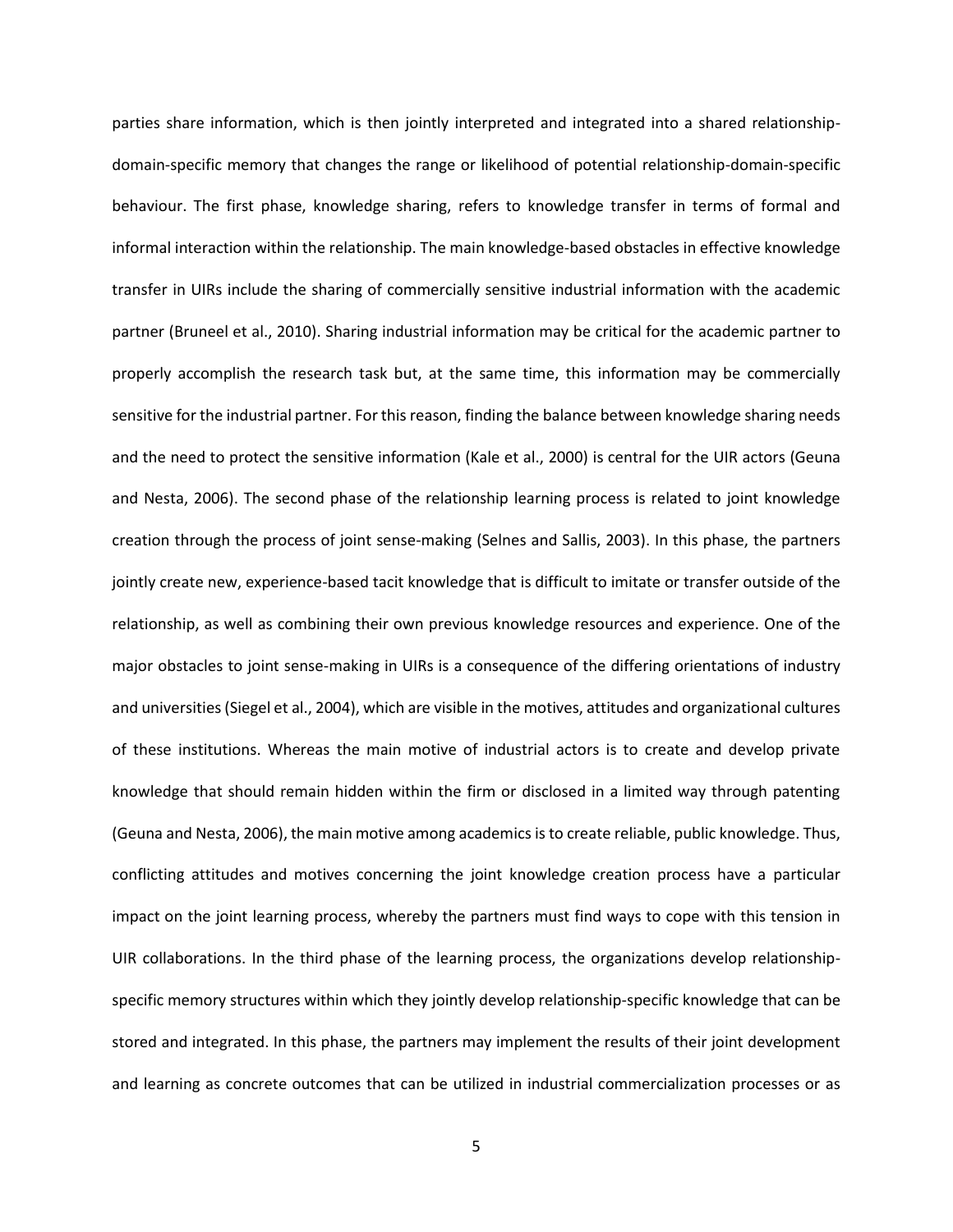academic outcomes. In UIRs, the industrial partners have a clear need to protect the results of the cocreation, as they may be sensitive in terms of competitive advantage. On the other hand, academics have an interest in publishing the results from their joint actions on industrial projects since establishing a good reputation through publications and other academic credentials is critical to career success and sustainability in universities (Bruneel et al., 2010); in other words, there is a need for a process that makes the jointly created knowledge accessible to academic audiences.

#### **3. METHODOLOGY**

In this study, an explorative qualitative in-depth case study approach is used to examine six UIRs in Finland. The case study approach has been found to be particularly useful when studying complex and evolving relationships and network interactions in real-life contexts (Easton, 2010), and therefore the case study approach was selected for the research method in this paper. The cases represented UIRs in the field of the information technology (IT) industry (electronics, mobile communications and software). Knowledge creation and application are seen as important in hightechnology sectors, and the need for learning is typically particularly high in the IT industry, in which knowledge changes quickly. According to Yin (2009), multiple sources of evidence should be used in qualitative data collection. Therefore, the case data collected include interviews, as well as secondary data, such as corporate brochures and archives, Internet information, publications and descriptions of the partnership. The cases for the study were selected purposively, rather than randomly drawing on the concept of the information-rich case (Welsh et al., 2008). To select cases and recruit interview participants for our semi-structured case interviews, we used different network platforms and personal contacts to identify cases, in which a long-term and close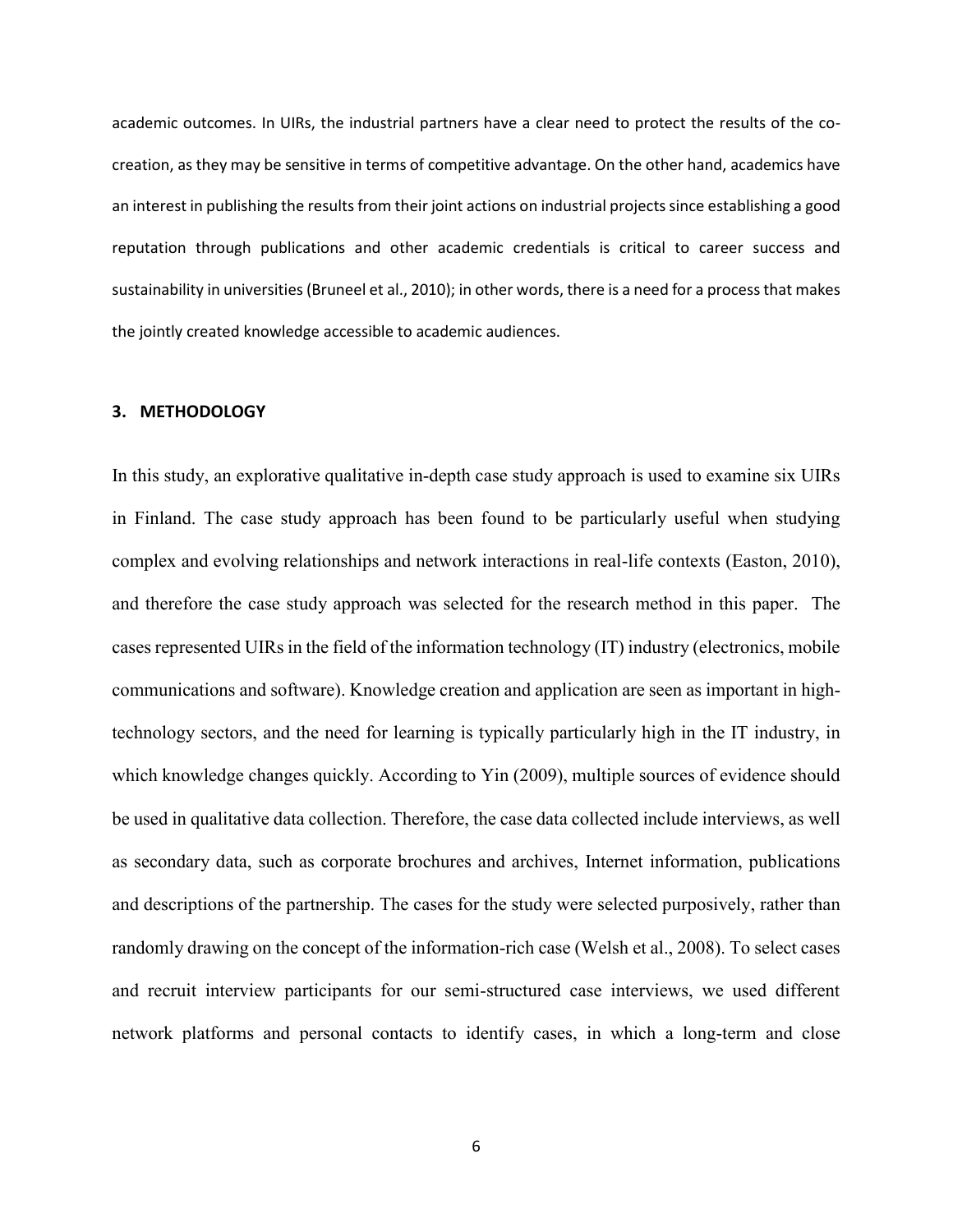collaborative UIR has yielded to successful results in terms of practical value for the industrial partner.

The data used in this case study were collected over a period of seven months. The researchers put significant effort into accessing those industrial managers who had the best possible long-term experience from collaboration with their university partner in the selected cases. For the case interviews, a semi-structured interview template was designed. The template focused on the major parts of relationship learning: knowledge sharing, joint sensemaking and storing the knowledge within the relationship-specific memory in the context of UIRs. In each of the three parts, the template included questions on the practices and factors related to the joint learning process, such as: *How would you describe the information sharing within your relationship?* or *Based on your experience, which factors may facilitate open discussion and information sharing between you and your partner in your relationship?* The template also included several questions concentrating on learning protection of knowledge, such as: *Do you see that the partners' different motives concerning the utilization of the jointly created research results cause conflicts in the relationship?* The interview questions were designed in a way that encouraged the interviewees to relate their own experiences about how they had coped with the competing tensions of learning and protection: *Do you think that confidentiality of companyspecific information has been an obstacle in your collaboration and can you tell examples on these kinds of situations?* Each of the case interviews involved an interviewee on both sides of each case relationship to involve relevant interviewees from both sides of the relationship to validate the analysis. The interviewed industrial managers named their key collaborators on the university side, who were usually the leaders of research groups. Interviews, which generally lasted between 60 and 90 minutes, were recorded and transcribed. To maintain confidentiality of the interview data,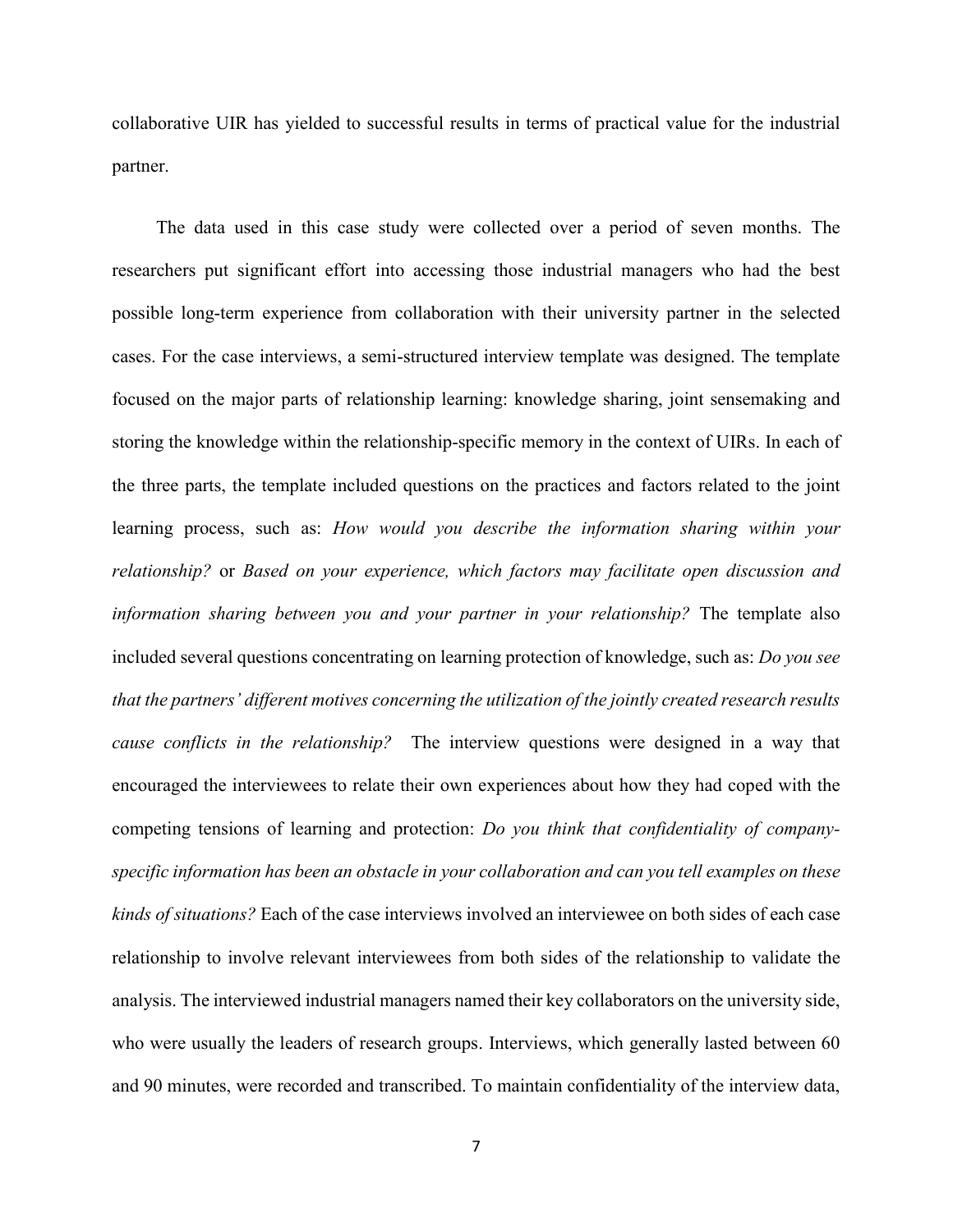the analysis presented in this paper identifies the interviewees only by position (university=UNIV; industry=IND). Given that the collected interview data reflected the interviewees' own personal views on the relationships studied, the researchers actively monitored and discussed issues raised during the interview process by comparing the answers from both sides of the relationship and asking additional questions. The researchers also cross-checked each other's independent interpretations after every interview.

### **4. CASE ANALYSIS**

In this section, the data collected from the case-specific interviews is analysed in order to identify differences and similarities in the data. Relationship learning related to UIRs is analyzed in terms of knowledge sharing, joint sensemaking and the integration of knowledge into relation-specific memory.

#### 5.1. Practices of knowledge sharing

In the literature on organizational knowledge flows, knowledge accessibility is regarded as a driver of innovation in the relationships between organizations (Tsai, 2001). As described earlier, one of the main barriers to knowledge transfer in UIRs is related to the conflicting norms concerning private and public knowledge and information (Bruneel et al., 2010). The industrial interviewees had very coherent views on the protection of the commercially sensitive information:

*The university actors have to understand that the great part of the knowledge we are sharing is commercially sensitive. (IND F)*

*It is a rule that all the collaboration is made under a non-disclosure agreement, and if there is some information that can be openly published, it is always reviewed by us. (IND B)*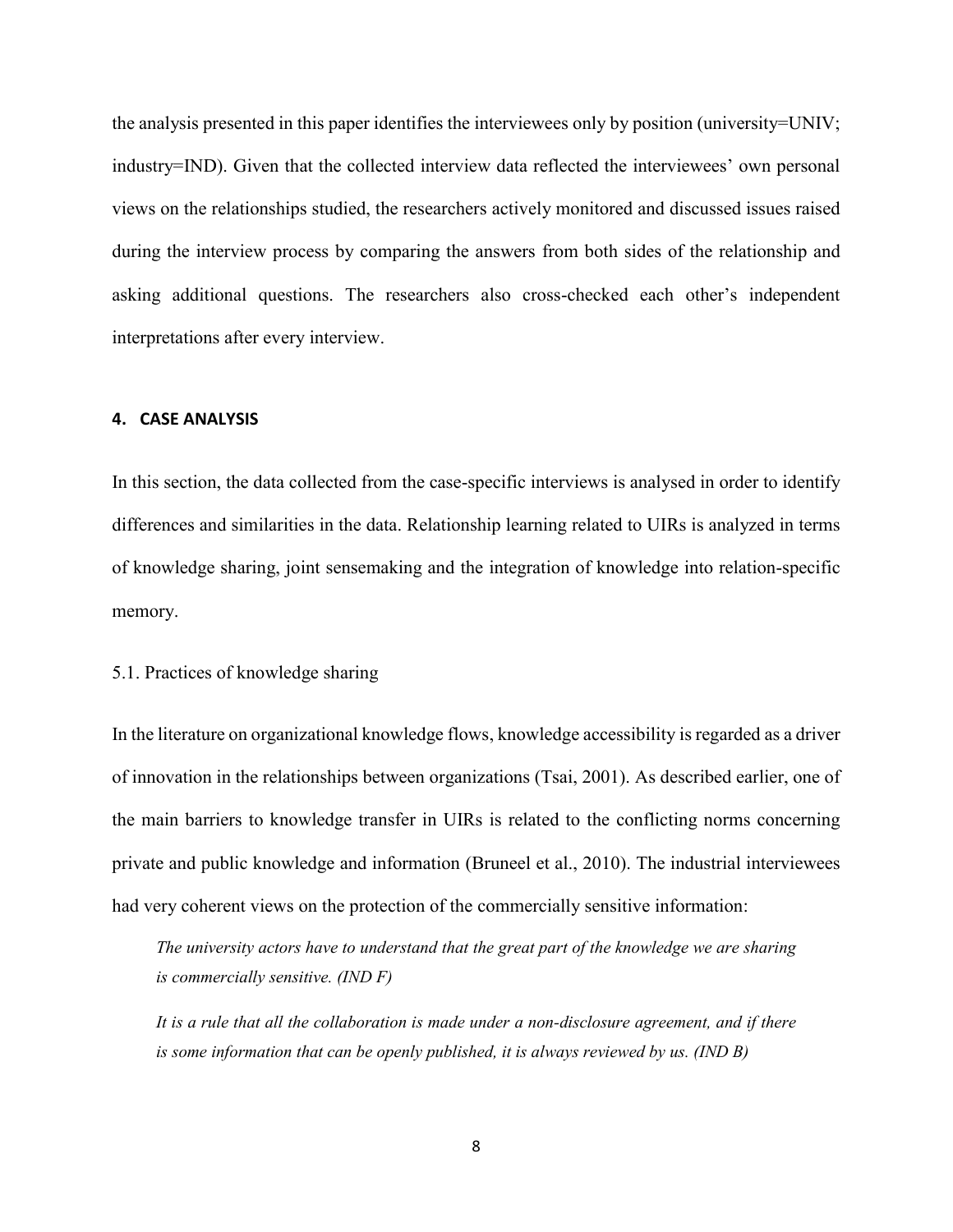However, when the industrial actors were asked how they cope with the conflicting demands of information sharing and protection, they usually talked about long-term collaboration, personal relationships and the building of trust. Interorganizational learning is typically based on close personal-level relationships, in which substantial knowledge exchange, and hence effective learning activities, can occur and be sustained between partners (Fang et al., 2011; Bäck and Kohtamäki, 2016) in order to move knowledge from academia to industry, which is a process that requires engagement from both parties (Perkmann et al., 2013). Our interview data were consistent with this statement, as practically all the interviewees suggested that long-term personal relationships are the key enablers of efficient knowledge transfer:

*As our collaboration has lasted several years, we know each other very well, and we speak the same language. Hence, our university partner knows our problem area as well as our technical limitations. This way, it is easy to go directly to the issues to be solved. (IND C)*

*I feel that long-term personal relationships between the industrial partner's R&D staff and our researchers represent one of the most critical facilitators of close collaboration and open communication in this relationship. (UNIV D)* 

Thus, in long-term collaboration, both parties learn from experience and, together, develop richer and more refined ways to engage with their research partners (Bruneel et al., 2010). Collaborative experience especially plays a critical role, as research institutes, which already have experience of industrial collaboration, tend to be called on by their industry partners in the future (Perkmann et al., 2013):

*We have had a research collaboration with this partner for several years. This is of remarkable benefit in terms of information sharing. (UNIV C)*

Mutual trust between partners is essential in facilitating UIRs (Santoro and Saparito, 2003) because the firms often need to share commercially sensitive information and tacit knowledge with their university partners. Thus, high levels of trust between university and firm stimulate rich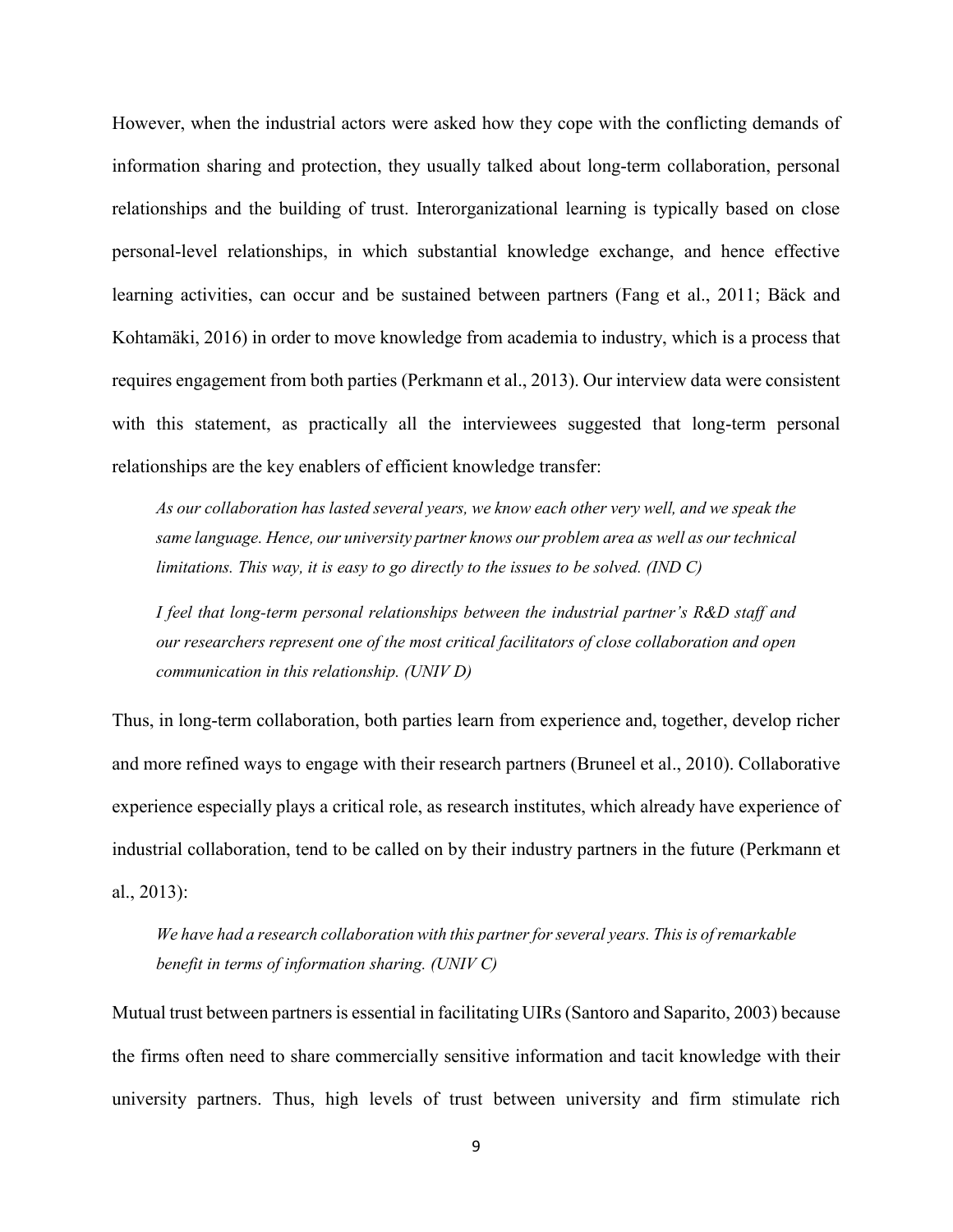information exchange and the sharing of valuable knowledge and information (Santoro and Saparito, 2003; Inkpen and Tsang, 2005). Moreover, since it is often very difficult to specify the actual results and implications of research, the research process between firm and university is beset with many unknowns (Bruneel et al., 2010), as well as possible fears of opportunistic behavior on the part of the other party. A high level of trust in the relationship, however, is able to reduce this fear and also resolve any problems that may arise in the relationship (Inkpen and Tsang, 2005), given that mutual trust allows partners to be confident that the other party is treating them fairly and in a consistent manner (Bruneel et al., 2010).

*Knowing the university partners at a personal level and the long-term experience of working with them help us to trust them. (IND D)*

*We have provided the university with a lot of our internal R&D tools and knowledge. This was necessary to enable efficient and fruitful research. Of course, this was somewhat risky for us in the beginning, but there was no other way to proceed than to trust them if we wanted good results. So we had to open our doors to the university. Everything has gone well and the trust is now at a very high level. (IND F)*

*I have a high level of personal trust for our university partners. However, due to our corporate policy and rules, I cannot disclose as much information to them as I would like to. This is a pity, since I know that the researchers would be more motivated if they did not need to work "in the dark". (IND C)*

Thus, high-level trust enables partners to work efficiently and collaboratively in order to solve problems, which in turn lowers the barriers to knowledge transfer (Siegel et al., 2004; Bruneel et al., 2010).

5.2 Practices of knowledge creation in joint sensemaking

The process of searching for a common understanding and for the joint interpretation of the information and knowledge created in the course of joint action between partners is called joint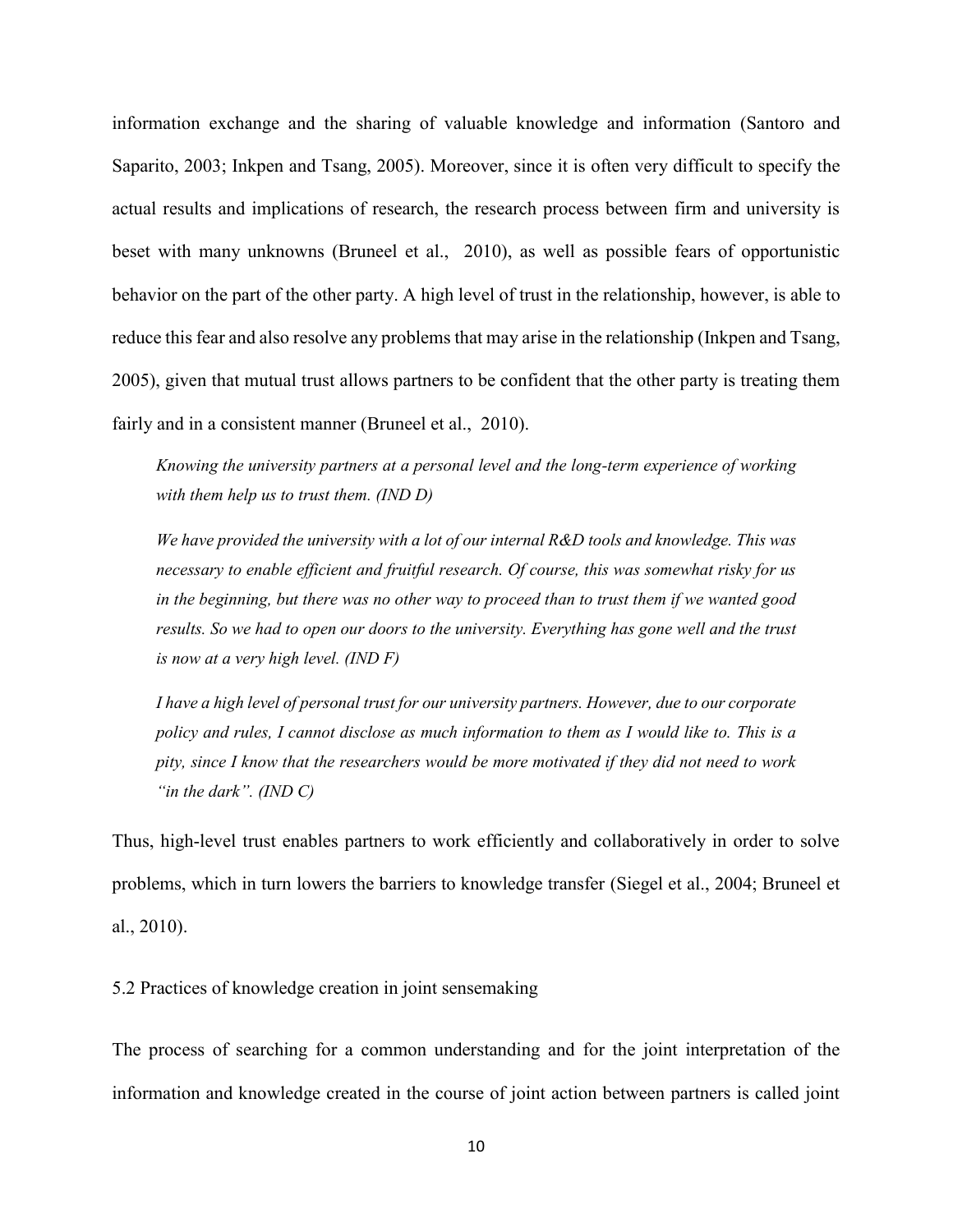sense-making (Selnes and Sallis, 2010). As such, it can be regarded as a link between information and its meanings (Fang et al., 2011). As described earlier, one of the major barriers to advancing joint activities and knowledge transfer in UIRs is the difference in the orientations of industry and universities. These differing orientations can be seen in motives, attitudes and organizational cultures, all of which have a particular effect on the interaction in UIRs (Siegel et al., 2004). Again, the academic priorities conflict with the industrial priorities, especially in terms of the openness of knowledge:

*Based on my experience, some research groups are not eager to collaborate with industry even if their research areas might have potential for commercialization – they feel that it is more important to concentrate on publishing in high-quality journals. (IND D)*

*It is true that universities usually encourage their researchers to publish at a high level, and this does not necessarily fit well with practical research collaborations with industry. (UNIV A)*

Great differences in the views on the openness of knowledge may indicate weak attitudinal alignment in the collaboration among academics (Bruneel et al., 2010), since their possibilities to publish the research results may be limited in the industrial projects. This, in turn, may impair the process of joint learning and knowledge creation. Moreover, collaboration partners in firmuniversity collaboration have totally different incentive systems (Bruneel et al., 2010; Lee, 2011), since the academics are typically rewarded based on their publication records whereas the industrial actors' incentives are mainly dependent on product development outcomes. These differences can make the search for a common understanding and setting common targets very difficult. However, our data reveal that the partners can also carry out concrete actions to develop the incentive policies in a ways that encourage the actors to UIR collaboration: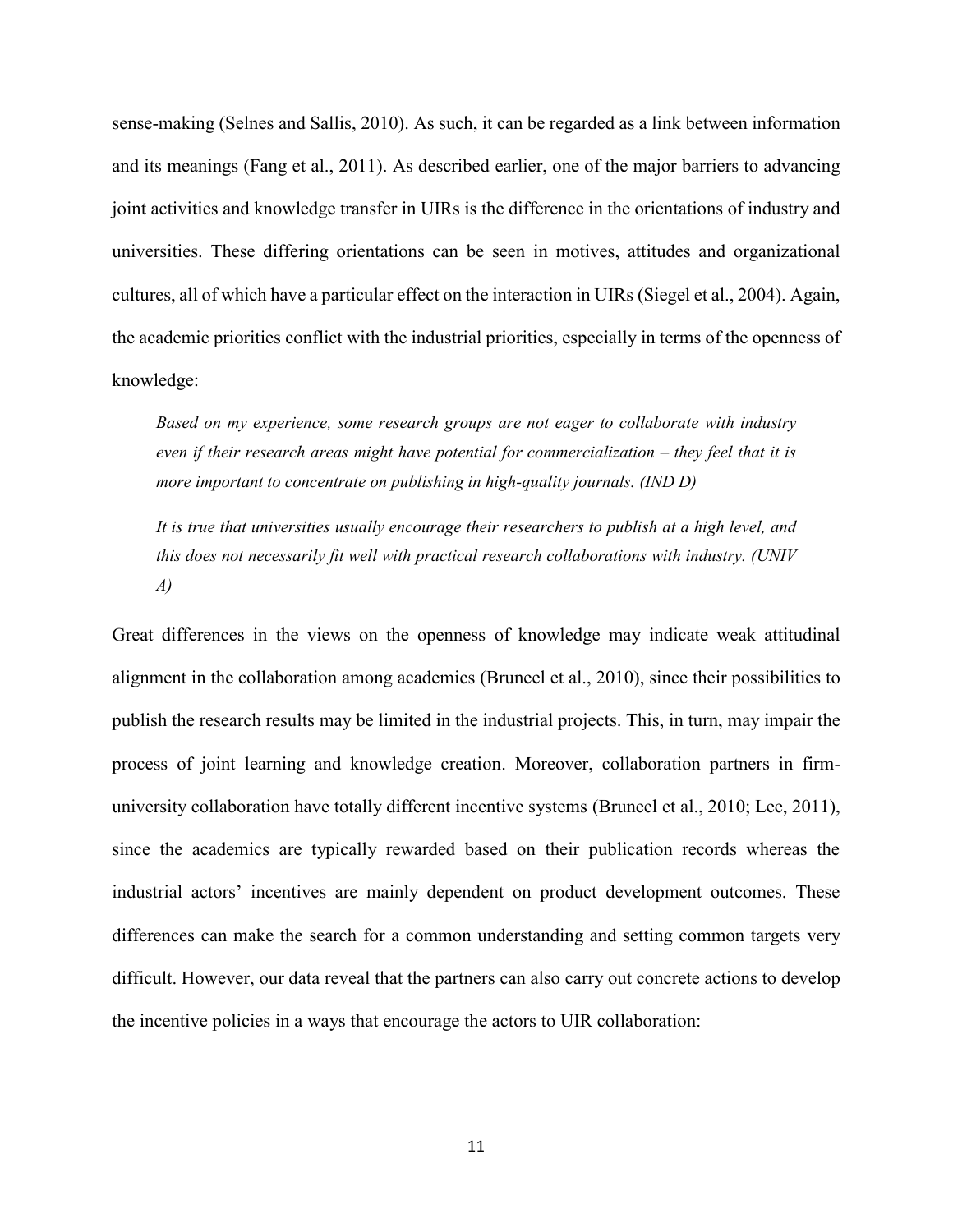*In the very early stage of our collaboration with our university partner, we made a decision that we would extend our internal R&D incentive system to also cover the university researchers working on our joint projects. (IND F)*

*The fact that the company covers our researchers with its incentive system is an honor to us and motivated our research staff to develop and report inventions in the project, even if the researchers cannot improve our publication records in this industrial project. (UNIV F)*

In case F, the industrial partner decided that the university researchers working in the collaborative projects with the company were granted the same incentives for inventions and patents that the company grants to its own R&D staff. Therefore, the company encouraged the university research staff to make inventions and report for them in the same manner as the company internal staff. According to the interview data, this kind of setting facilitates joint efforts in knowledge creation and learning, which also yield concrete industrial outcomes in the research projects. In the same manner, the university partner may also develop their own incentive policy to encourage the research staff to industrial collaboration, as described in case A:

*In addition to the traditional publication record-based incentive system, our university also rewards those researchers who take an active role in establishing and running projects with industry. (UNIV A)* 

The interview data also emphasized the fact that industrial managers who have a background in university research are open to collaboration with universities and often steer such collaborative projects:

*It is usual that our R&D managers are graduates of the university that is our research partner. For this reason, they have close relationships with university people and they are very open towards collaboration. (IND E)*

*I have been studying and also working in the past in the university with whom we now collaborate. Also many of my colleagues come from there. Therefore the link with them is quite natural. (IND C)*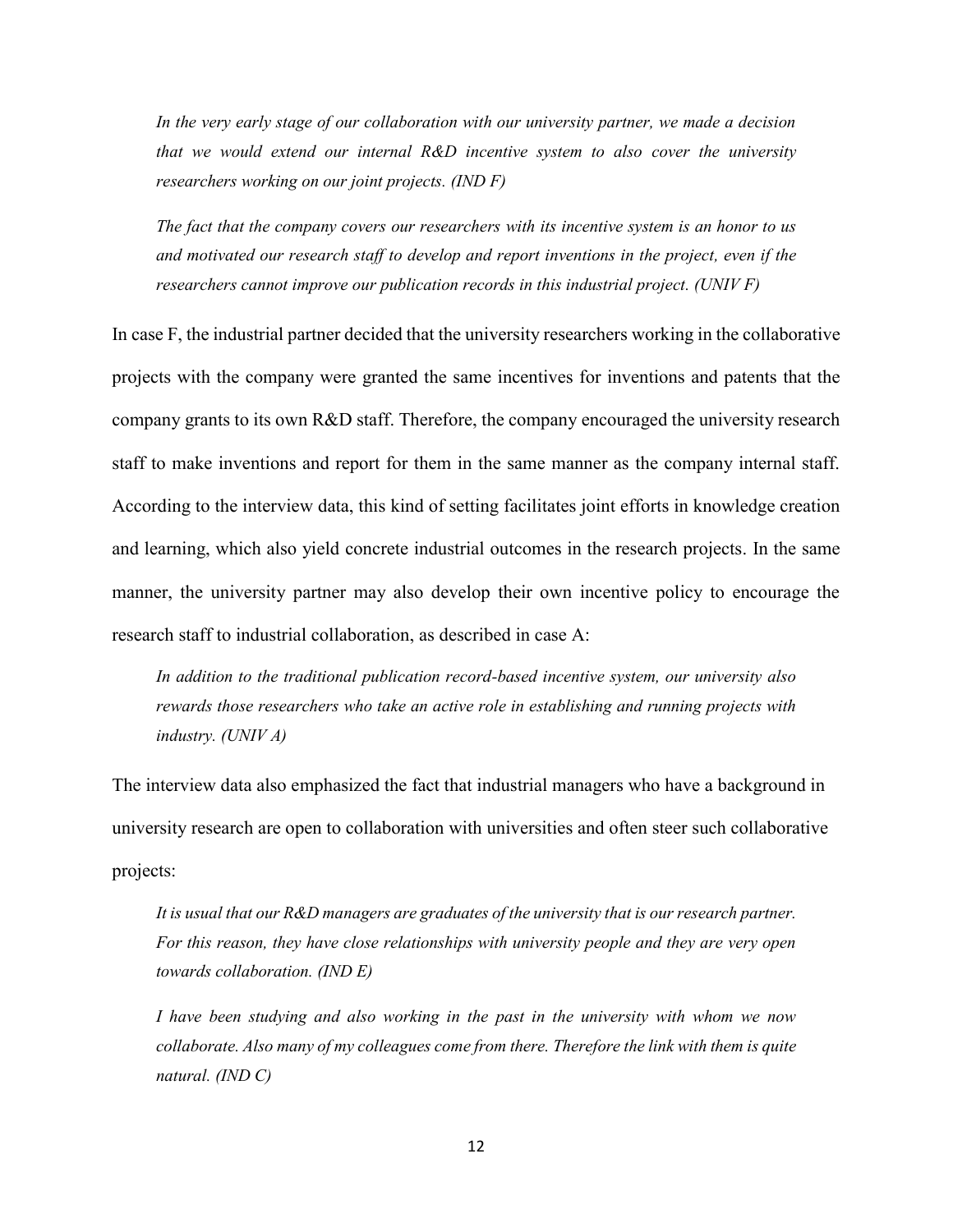Thus, the data highlight the importance of boundary actors, who operate across organizational boundaries between university and industry, and also demonstrate an important practice related to boundary spanning activities (Siegel et al., 2004; Kunttu, Huttu and Neuvo, 2018), in which the industrial partner recruits former university research staff who have previous experience of industrial collaboration.

*Before I joined this company, I worked for several years as a university researcher and completed my PhD in the same area as I am now working in industry. Therefore, I understand how researchers work in universities and what kinds of task are beneficial to give them as research projects. I also have good relationships with several research groups working in my field. (IND B)*

The movement of staff also occurs in the opposite direction:

*Even though I have a background in research, I worked for several years in industry before returning to my current position in the university. I feel that this is a very good experience in terms of helping me better manage our industrial relations. (UNIV A)*

5.3. Practices of knowledge integration

The third part of a relationship learning process involves the integration of jointly developed knowledge in relationship specific memory (Selnes and Sallis, 2003). This part is often referred as knowledge implementation or institutionalization. In this process of implementation of the jointly created knowledge, the partners face conflicting demands of the disclosure the research results. It is very important for the industrial partner that it is able to utilize the results obtained in the collaboration with external research partners within its own organization, and develop them towards commercialization. In this process, they must be able to show concrete results:

*A new innovative method developed with the university never ends up in the productization pipeline unless we can show that it really works. For this, we must build some kind of proof of concept, which can be used when I show the results to decision makers in our organization. (IND B)*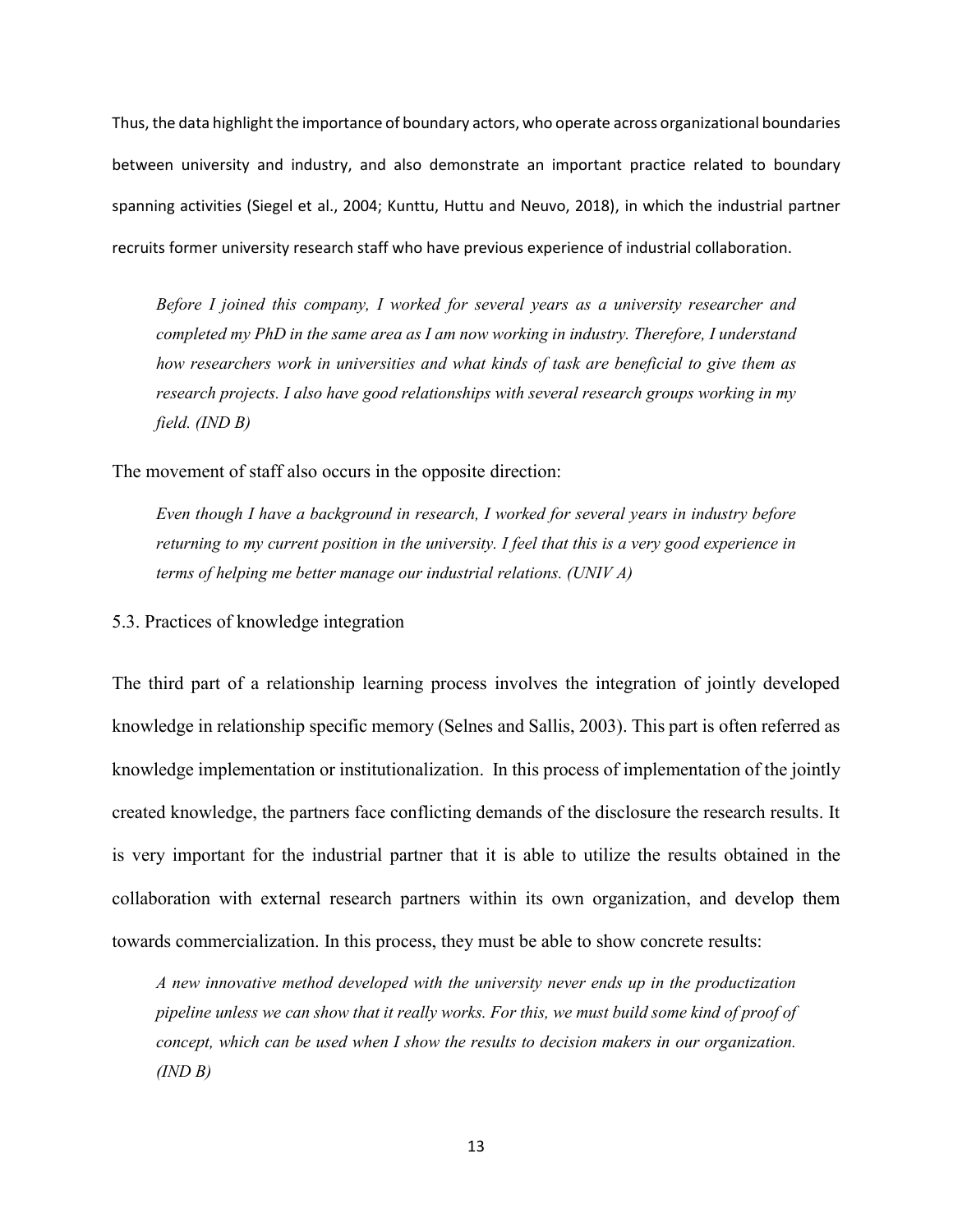The interview data showed that the academics are able to support the industrial partner in this process by developing prototypes or demonstrations together with industrial developers:

*We usually make a pilot project using real circumstances. My experience has shown that a working pilot opens many doors in the company. (UNIV A)*

The industrial integration and utilization of experience-based tacit knowledge, obtained and accumulated in joint action between academic research and industrial R&D, typically require personal efforts on the part of all the key stakeholders in the projects. In practice, this means that the persons who have created the knowledge also need to take an active role in its integration and utilization (Bäck and Kohtamäki, 2016). The industrial managers emphasized this and indicated that, by employing university researchers in parts of their internal R&D organization, the industrial partner is able to fully utilize the results of the joint research.

*After finalizing their doctoral degree, we have employed most of the researchers working on our joint projects. They have then continued their development work as part of our R&D organization. (IND F)*

*It is quite typical that a person who has first worked as a researcher has then continued his or her work as a part of our internal R&D staff. (IND B)*

*During the years of collaboration, several members of our research staff have been employed by the company. (UNIV C)*

Thus, the importance of the boundary spanning activities in the relationship between scientists and industry (Siegel et al., 2004) is again emphasized, but this time in the context of the implementation of jointly created knowledge.

For universities, publishing the research results is an essential outcome of the research projects, and in many cases the academics need to engage in "status competitions" with their peers and colleagues, based on their publication records and other institutional affiliations (Geuna and Nesta,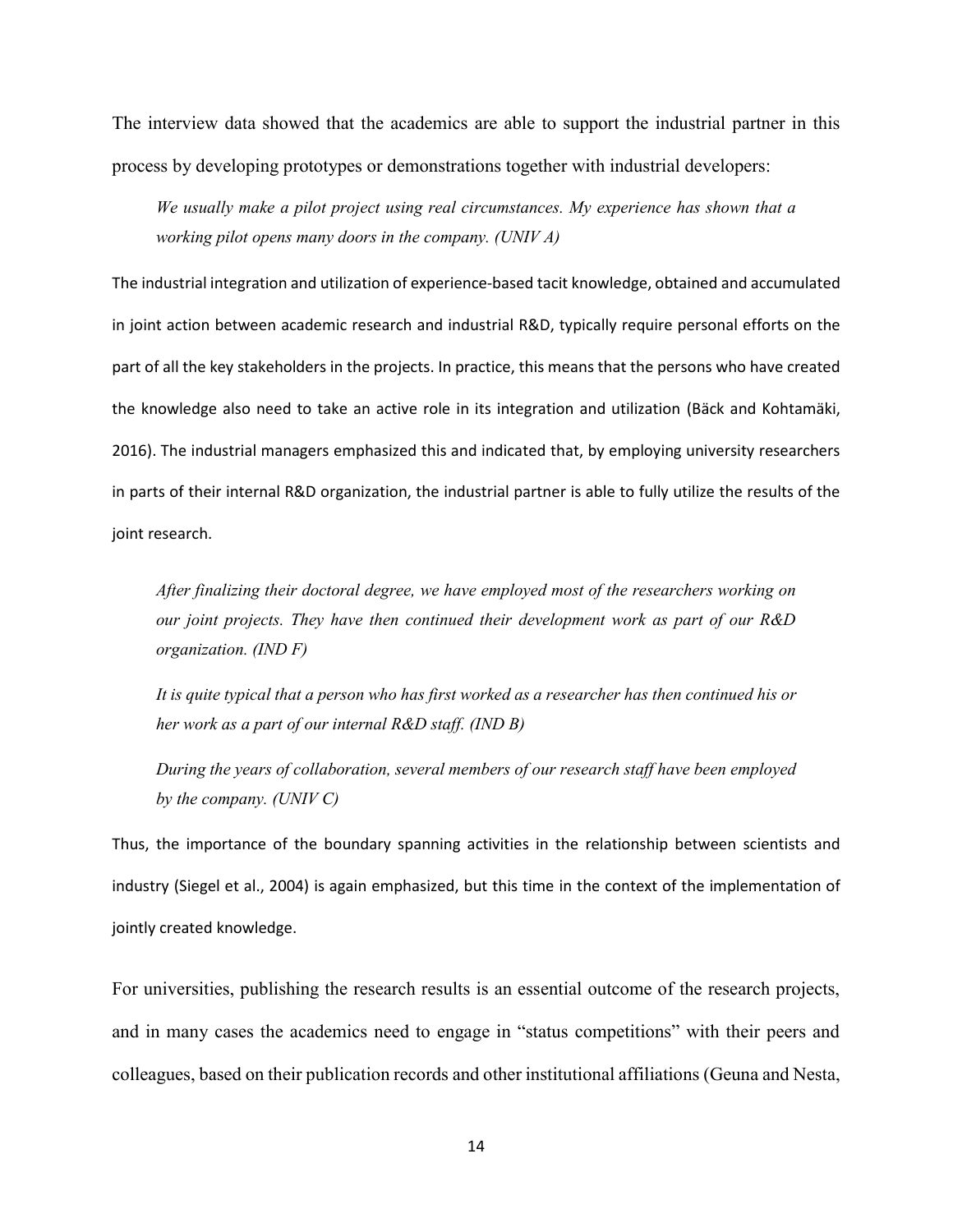2006; Bruneel et al., 2010), which are critical for their success and career sustainability in the academic world. On the other hand, the companies may often wish to keep research results secret in order to ensure a potential competitive advantage facilitated by this new knowledge. Again, working with universities requires that the firms have the ability to collaborate with partners with a different incentive system(Siegel et al., 2004; Bruneel, D'Este and Salter, 2010). In the same way, universities have to understand the importance of intellectual property (IP) for industry. For example, establishing expectations concerning what aspects of and when the results of the joint projects can be published by the university researchers may be controversial (Bruneel et al., 2010). Our interview data concerning knowledge integration revealed that academics and industrial actors are able to find a consensus regarding the publication policy:

*We try to focus our joint research in such a way that at least part of the results can be published by the university researchers. In many cases, we have patented the new idea first and allowed the researcher publish it after that. (IND F)*

*Usually, we have found a way to publish the results as soon as the IP issues have been agreed with the company partner. However, this has sometimes not been possible, which is of course very demotivating for the researcher, but we have to accept this with industrial projects. (UNIV F)*

*We always negotiate with our partner about what can be published and usually we have together found areas of research that can be published. (UNIV B)*

The interview data revealed an interesting opportunity in terms of overcoming the potential conflicts concerning the publication of the jointly developed research results by authoring the publications together:

*We know that it is important to our university partner to publish the results, but it is not always possible. On many joint projects, we have decided together what can be published and how, and then we have written the papers together. (IND B)*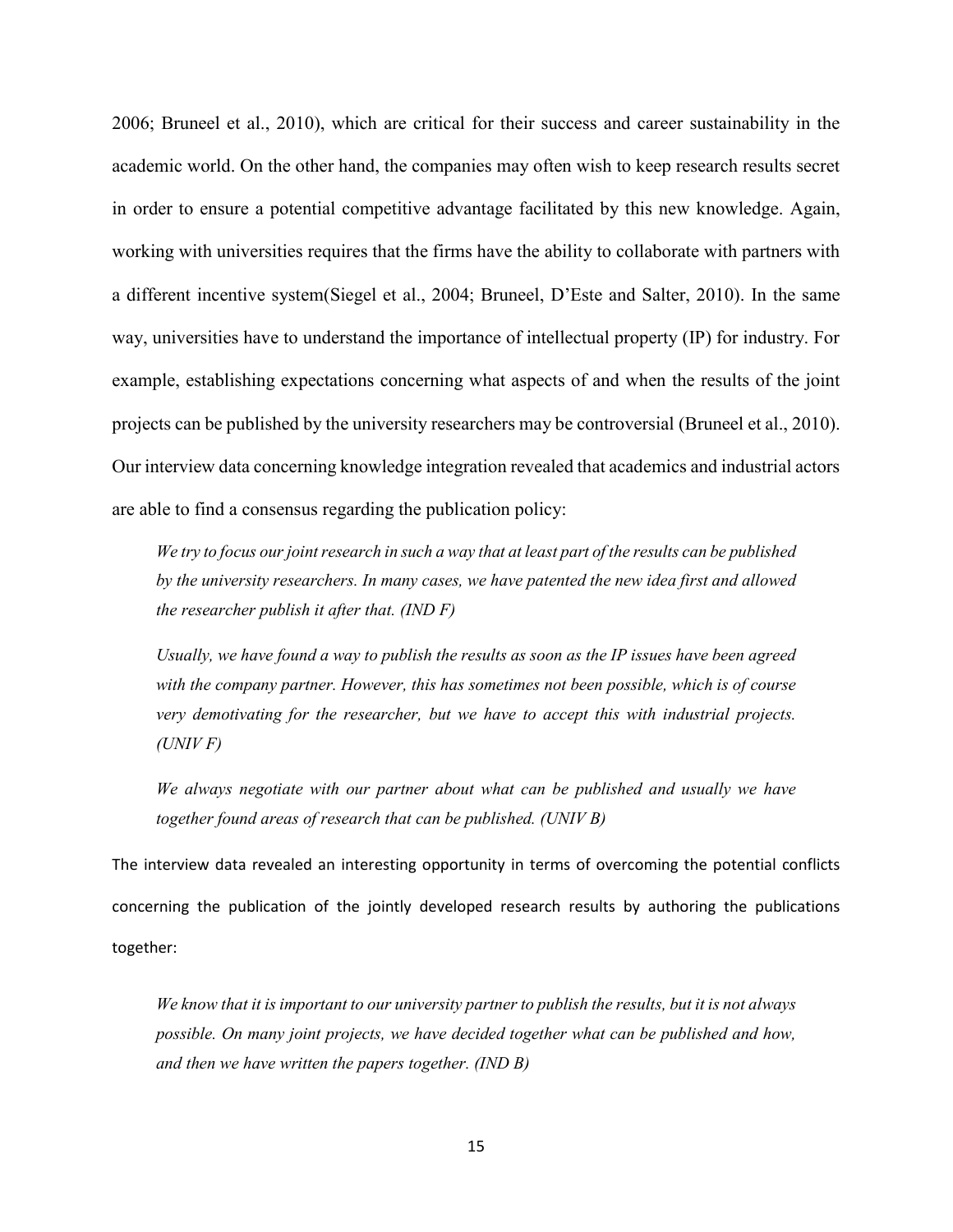*I feel that the joint authoring of scientific papers also really helps the industry people to deeply understand the methods and technologies that we are developing together from a scientific perspective. They also seem to appreciate the opportunity to co-author the publications. (UNIV D)* 

*Working together on a research paper helps the company's R&D staff to understand academic research and our way of working. It also makes our collaboration closer, since the writing process is often a quite demanding part of the project. (UNIV B)*

Thus, joint scientific publications (D'Este and Patel, 2007) can be an important way of deepening the relationship between university and industry actors, as well as facilitating joint knowledge creation in the relationship and bringing the partners closer to each other.

#### **5. DISCUSSION AND CONCLUSIONS**

The present study extends the existing literature on UIR learning by presenting a qualitative case study on organizational learning practices in university-industry relationships. This is an important research setting, given that UIR relationships tend to vary in terms of their learning capabilities, with some relationships performing better and producing more highly innovative outcomes than others, because they have been able to develop appropriate learning mechanisms. By identifying relationship learning practices, this study makes three important contributions. First, the study extends the existing, mainly qualitative literature on interorganizational learning (Selnes and Sallis, 2003; Fang et al., 2011) by providing qualitative evidence on the practices on how partners in long-term UIRs deepen and develop their learning. Second, the results of the study propose a number of mechanisms and practices that help the UIR actors to cope with competing demands between learning and protection (Kale, Singh and Perlmutter, 2000b) – a topic widely neglected in the existing UIR literature (Siegel et al., 2004; Bruneel, D'Este and Salter, 2010; Perkmann et al., 2013). Third, the study contributes to the research on UIR collaborations by demonstrating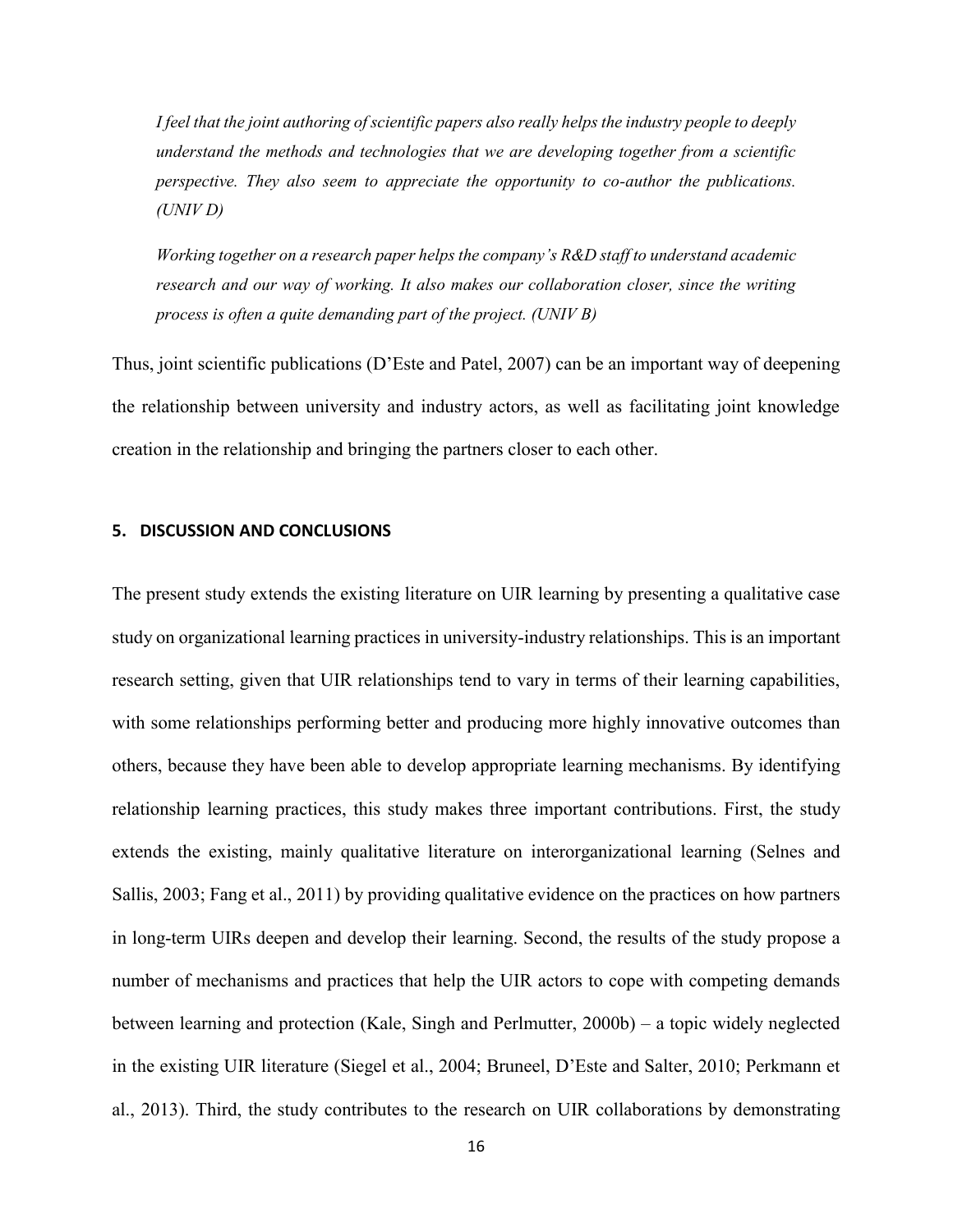how the identified learning practices also help actors to lower the barriers to effective relationship learning. These barriers caused by different institutional norms concerning the openness of knowledge as well as different motivations, attitudes and organizational cultures have been recognized as a major obstacle for effective learning in UIRs (Bruneel, D'Este and Salter, 2010). This study is one of the few providing qualitative evidence on real-life practices to lower these barriers.

The study has examined learning practices in three phases of relationship learning (Selnes and Sallis, 2003), as summarized in Figure 1. Knowledge transfer is the first phase in this process. One of the main barriers to efficient knowledge transfer in UIRs is the level of openness concerning commercially sensitive industrial knowledge, with our data having emphasized the role of mutual trust between partners, which can stimulate rich information exchange and the sharing of valuable knowledge. High levels of trust in the relationship enable the industrial partner to disclose sensitive information, which may be commercially advantageous, but is necessary for research partners to carry out the relevant research. The observations revealed that long-term and close personal-level interactions between key stakeholders in the relationships are the most important factors facilitating the creation of mutual trust, which also facilitates commitment between partners. Commitment, in turn, positively impacts on the partners' adaptation to each other's processes and way of working.

In the joint knowledge creation through the process of sensemaking the main organizational barriers are related to different motives, attitudes and organizational cultures between partners. As the actors involved have totally different incentive systems, they have to find ways to make their collaboration motivating on both sides. The data suggested that industrial partners can carry out concrete actions to motivate collaboration by extending their own incentive systems to cover

17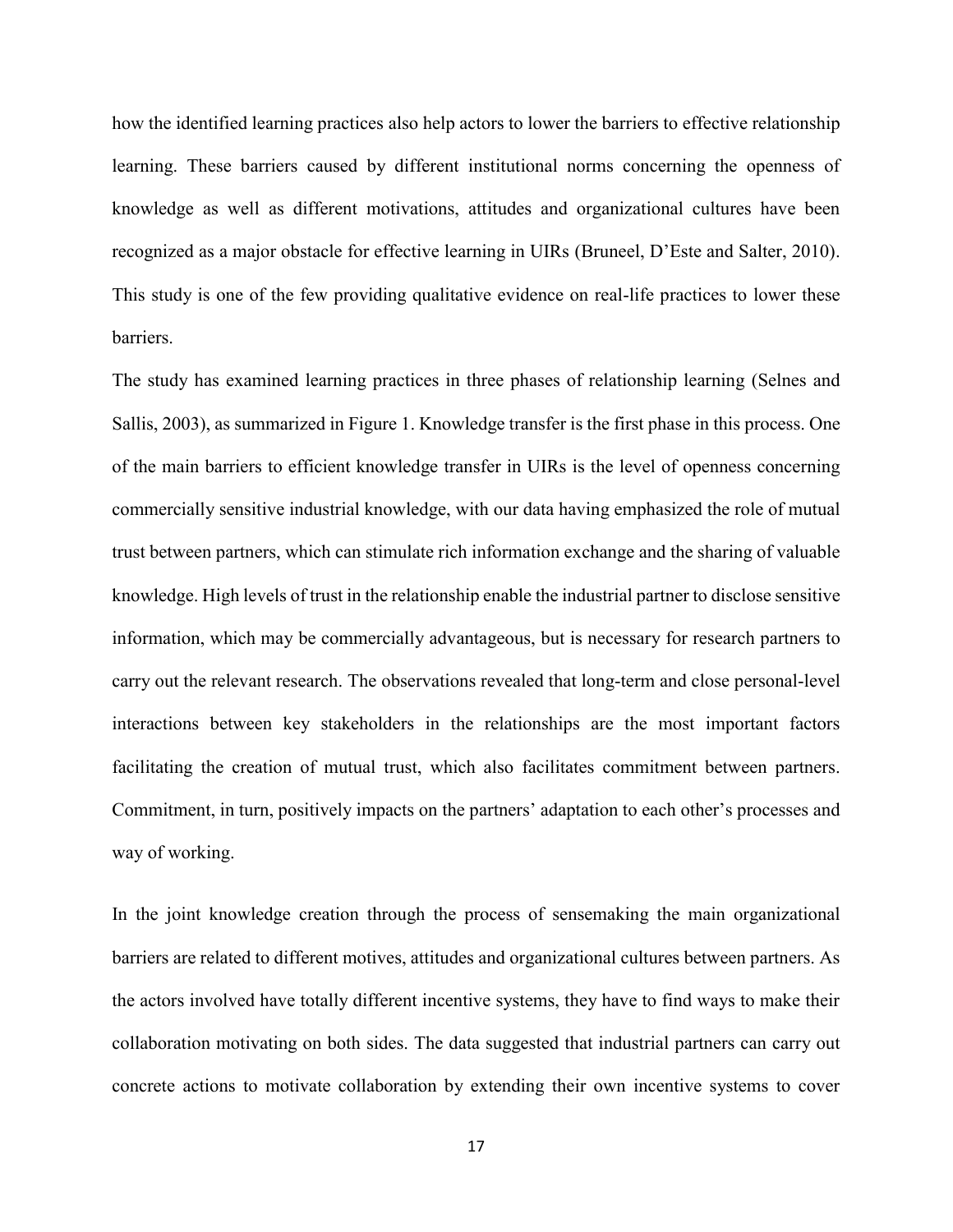university staff working on joint projects. In the similar manner, universities may provide incentives for the researchers for participating the industrial projects. The role of boundary actors' engagement in university collaborations was found to be particularly important for the relationship learning process, and therefore the industrial collaborators must be active in encouraging their staff for crossing the boundary between industry and academia. In the same manner, in order to facilitate and motivate academic involvement in industrial collaboration, academics have to be businessoriented and understand the industrial way of working if they are to adapt to their partners' processes. In this way, the experience of collaboration may enable academics and their industrial collaborators to converge in terms of attitudes and arrive at a mutual understanding about the research process and collaboration practices.

The third phase, integration of knowledge with relationship-specific shared memory, refers to the implementation of the knowledge accumulated in the relationship. Conflicting interests related to the openness of research results may often yield to conflicts between partners over attitudes towards the timing and format of the publication of the research results. This is because companies wish to keep the results secret from their competitors, while academics, on the other hand, wish to facilitate open knowledge, such that their ideas may be acknowledged by their peers. However, the data revealed that partners are able to find a consensus in this regard through negotiation and by understanding the interests of the other party. In addition, publishing the results together with the industrial partner provides academics with an interesting way of creating publications with real-world applications, as well as deepens the relationship with the industrial partner.

In conclusion, establishing a successful learning relationship between industry and academia requires the long-term investment, understanding and adaptation on the part of both parties at several organizational levels. This study presents several relational practices that facilitate knowledge sharing, creation and integration by aligning attitudes and ways of working on both sides of the relationship. The study also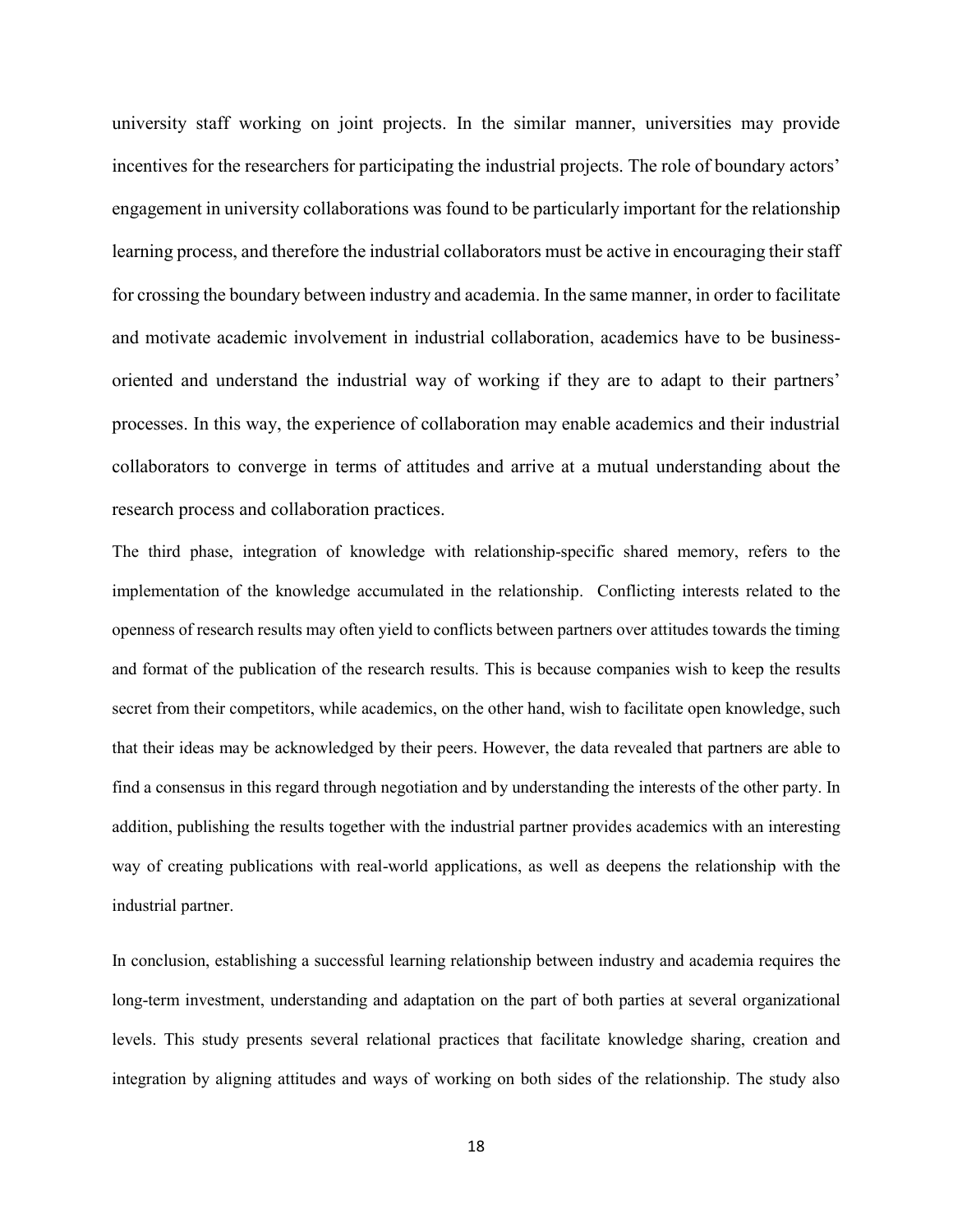highlights the meaning of interorganizational trust facilitated by overlapping personal and professional relationships and close interactions – processes necessary to create the right atmosphere, in which partners can jointly create and utilize knowledge and overcome barriers caused by different orientations, attitudes and incentives.

#### **6. REFERENCES**

Ankrah, S. and Al-tabbaa, O. (2015) 'Universities — industry collaboration : A systematic review',

*Scandinavian Journal of Management*. Elsevier Ltd, 31(3), pp. 387–408. doi:

10.1016/j.scaman.2015.02.003.

Arvanitis, S., Kubli, U. and Woerter, M. (2008) 'University-industry knowledge and technology transfer in Switzerland: What university scientists think about co-operation with private enterprises', *Research Policy*, 37(10), pp. 1865–1883. doi: 10.1016/j.respol.2008.07.005.

Bruneel, J., D'Este, P. and Salter, A. (2010) 'Investigating the factors that diminish the barriers to university-industry collaboration', *Research Policy*, 39(7), pp. 858–868. doi:

10.1016/j.respol.2010.03.006.

Bstieler, L. (2006) 'Trust formation in collaborative new product development', *Journal of Product Innovation Management*, 23(1), pp. 56–72. doi: 10.1111/j.1540-5885.2005.00181.x.

Bstieler, L., Hemmert, M. and Barczak, G. (2017) 'The changing bases of mutual trust formation in interorganizational relationships: A dyadic study of university-industry research collaborations', *Journal of Business Research*. Elsevier Inc., 74, pp. 47–54. doi: 10.1016/j.jbusres.2017.01.006.

Bäck, I. and Kohtamäki, M. (2016) 'Joint Learning in Innovative R&D Collaboration', *Industry and* 

*Innovation*, 23(1), pp. 62–86. doi: 10.1080/13662716.2015.1123613.

Calvert, J. and Patel, P. (2003) 'University-industry research collaborations in the UK: bibliometric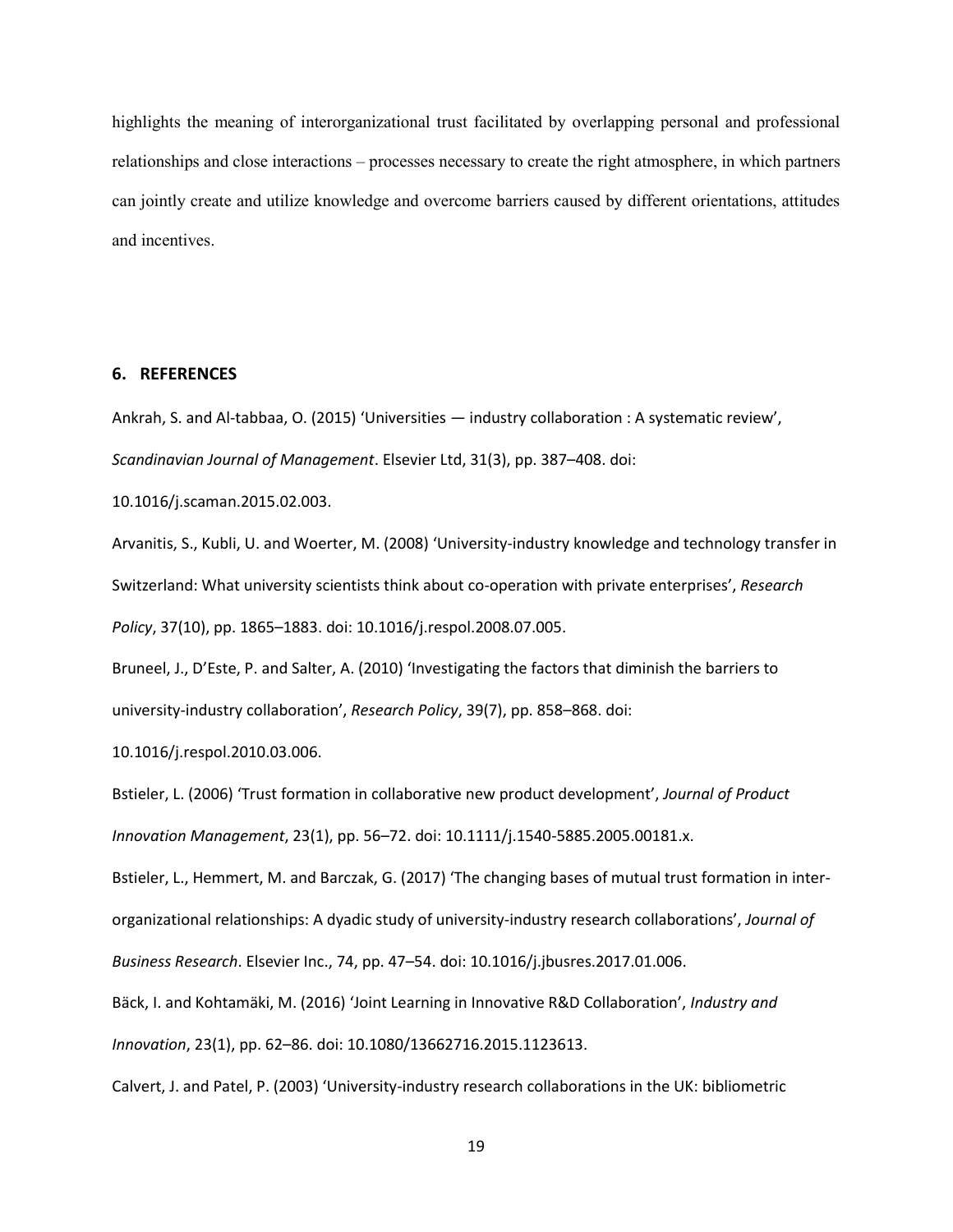trends', *Science and Public Policy*, 30(2), pp. 85–96.

D'Este, P. and Patel, P. (2007) 'University-industry linkages in the UK: What are the factors underlying

the variety of interactions with industry?', *Research Policy*, 36(9), pp. 1295–1313. doi:

10.1016/j.respol.2007.05.002.

Easton, G. (2010) 'Critical realism in case study research', *Industrial Marketing Management*. Elsevier Inc., 39(1), pp. 118–128. doi: 10.1016/j.indmarman.2008.06.004.

Fang, S.-R. *et al.* (2011) 'Relationship learning and innovation: The role of relationship-specific memory', *Industrial Marketing Management*. Elsevier Inc., 40(5), pp. 743–753. doi:

10.1016/j.indmarman.2011.02.005.

Geuna, A. and Nesta, L. J. J. (2006) 'University patenting and its effects on academic research: the merging European evidence', *Research Policy*, 35, pp. 790–807.

Inkpen, A. C. and Tsang, E. W. K. (2005) 'Social capital, networks, and knowledge transfer', *Academy of Management Review*, 30, pp. 146–165.

Kale, P., Singh, H. and Perlmutter, H. (2000a) 'Learning and protection of proprietary assets in strategic alliances : Buildin ...'

Kale, P., Singh, H. and Perlmutter, H. (2000b) 'Learning and protection of proprietary assets in strategic alliances: building relational capital', *Strategic Management Journal*, 21(3), pp. 217–237. doi:

10.1002/(SICI)1097-0266(200003)21:3<217::AID-SMJ95>3.3.CO;2-P.

Kunttu, L. (2017) 'Educational Involvement in Innovative University – Industry Collaboration', *Technology Innovation Management Review*, 7(12), pp. 14–23.

Kunttu, L., Huttu, E. and Neuvo, Y. (2018) 'How Doctoral Students and Graduates Can Facilitate Boundary Spanning between Academia and Industry', *Technology Innovation Management Review*, 8(6), pp. 48–55.

Lee, K.-J. (2011) 'From interpersonal networks to inter-organizational alliances for university-industry

20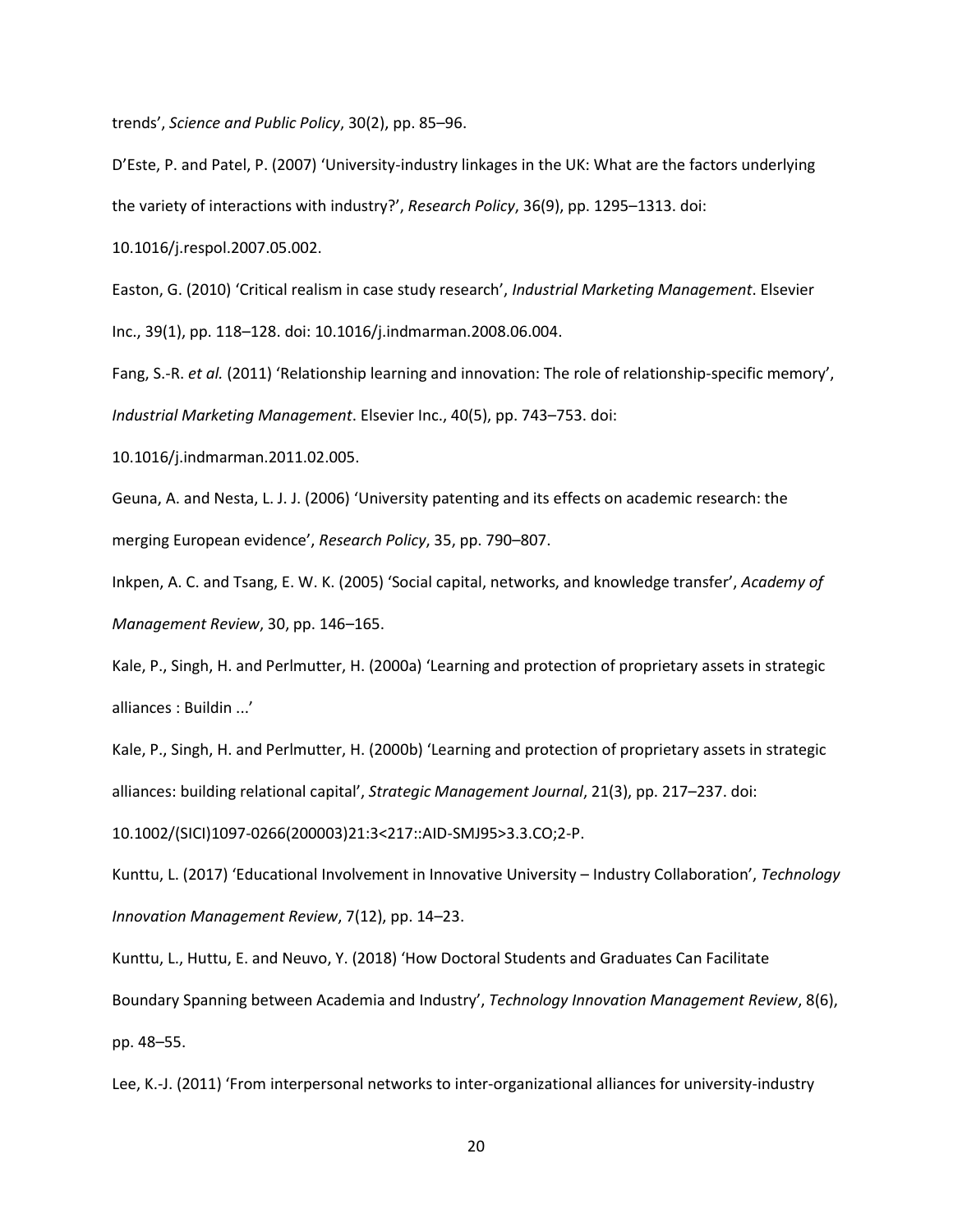collaborations in Japan: the case of the Tokyo Institute of Technology', *R&D Management*, 41(2), pp. 190–201. doi: 10.1111/j.1467-9310.2011.00633.x.

Moorman, C. and Miner, A. S. (1997) 'The Impact of Organizational Memory on New Product Performance and Creativity', *Journal of Marketing Research*, 34(February), pp. 91–106. doi: 10.2307/3152067.

Perkmann, M. *et al.* (2013) 'Academic engagement and commercialisation: A review of the literature on university-industry relations', *Research Policy*. Elsevier B.V., 42(2), pp. 423–442. doi:

10.1016/j.respol.2012.09.007.

Santoro, M. and Saparito, P. (2003) 'The firm's trust in its university partner as a key mediator in advancing knowledge and new technologies', *IEEE Transactions on Engineering Management*, 50, pp. 362–373.

Selnes, F. and Sallis, J. (2003) 'Promoting Relationship Learning', *Journal of Marketing*, 67(3), pp. 80–95. Selnes, F. and Sallis, J. (2010) 'Relationship Promoting Learning', *Journal of Marketing*, 67(3), pp. 80–95. Siegel, D. S. *et al.* (2004) 'Toward a model of the effective transfer of scientific knowledge from academicians to practitioners: Qualitative evidence from the commercialization of university technologies', *Journal of Engineering and Technology Management - JET-M*, 21(1–2), pp. 115–142. doi: 10.1016/j.jengtecman.2003.12.006.

Smith, W. K. and Lewis, M. W. (2011) 'Toward a theory of paradox: A dynamic equilibrium model of organizing', *Academy of Management Review*, 36(2), pp. 381–403. doi: 10.5465/AMR.2011.59330958. Tsai, F.-S. (2001) 'Knowledge transfer in intraorganizational networks - Effects of network position and absorptive capacity on business unit innovation and performance', *Academy of Management Journal*, 44, pp. 996–1004.

Weckowska, D. M. (2015) 'Learning in university technology transfer offices: Transactions-focused and relations-focused approaches to commercialization of academic research', *Technovation*. Elsevier, 41,

21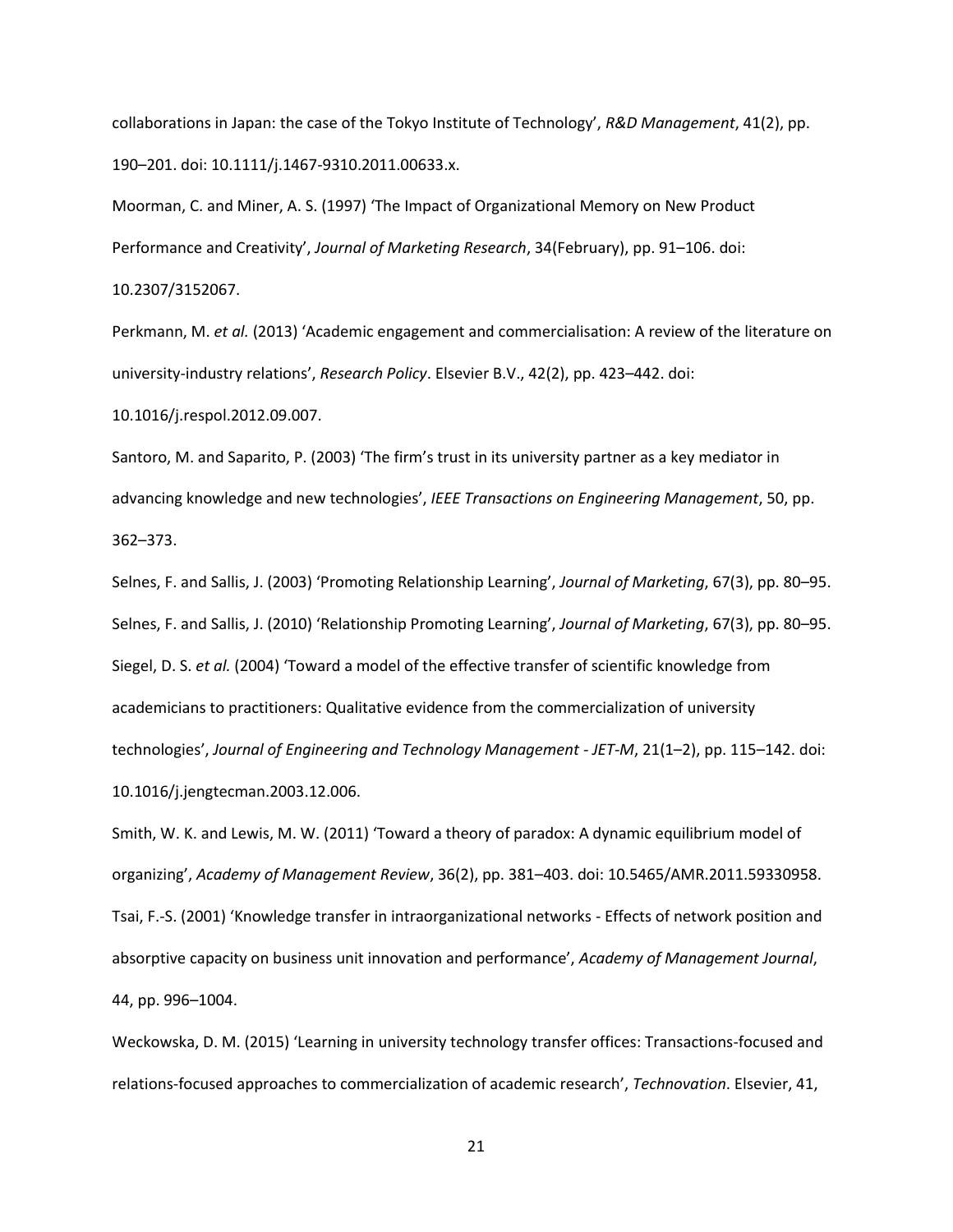pp. 62–74. doi: 10.1016/j.technovation.2014.11.003.

Weick, K. E., Sutcliffe, K. M. and Obstfeld, D. (2005) 'Organizing and the Process of Sensemaking', *Organization Science*, 16(4), pp. 409–421. doi: 10.1287/orsc.1050.0133.

Welsh, R. *et al.* (2008) 'Close enough but not too far: Assessing the effects of university-industry research relationships and the rise of academic capitalism', *Research Policy*, 37(10), pp. 1854–1864. doi: 10.1016/j.respol.2008.07.010.

Yin, R. (2009) 'Case study research, design and methods', *Sage Publications*. London: SAGE Publications.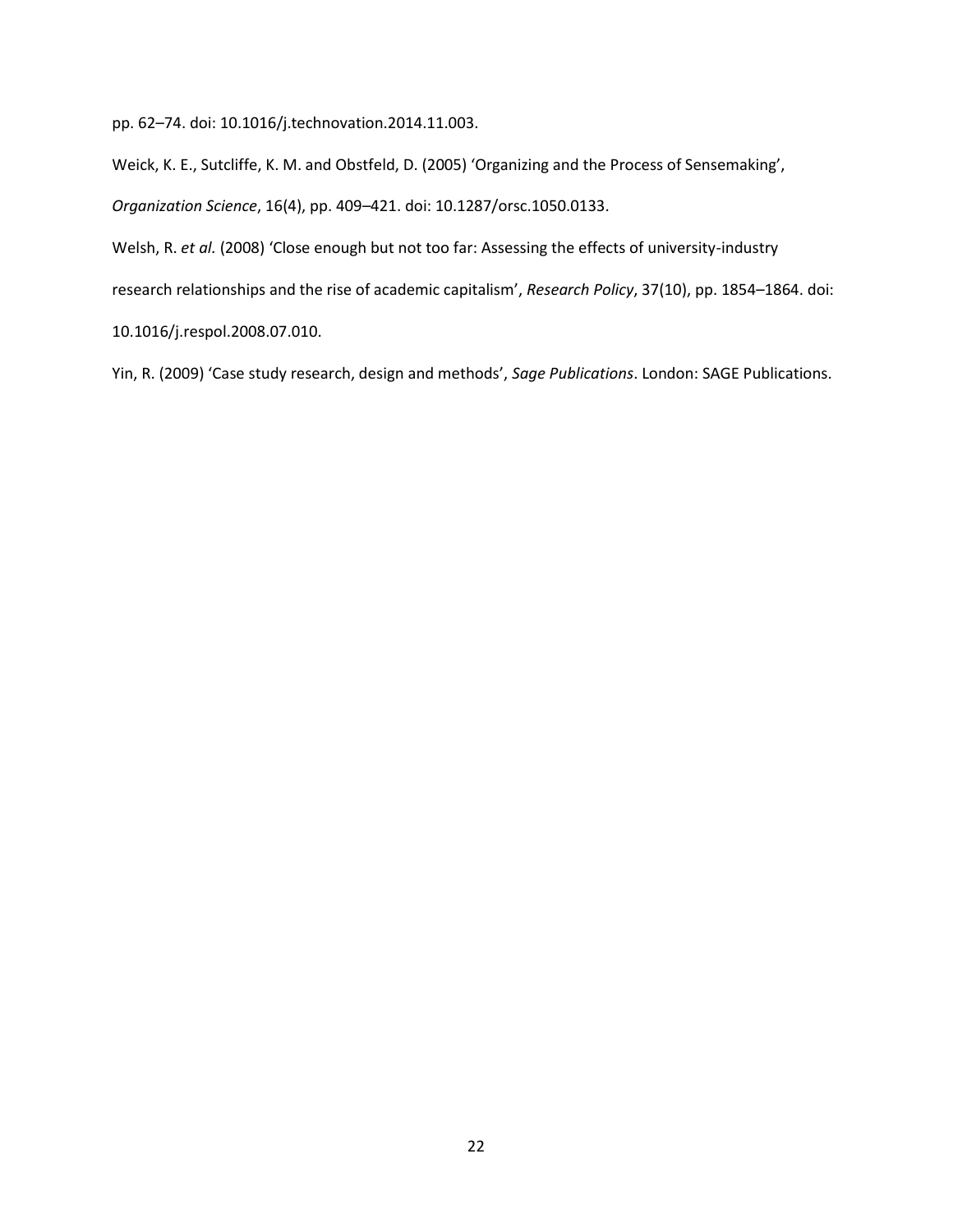|                                                                                          | <b>Relationship A</b>                                                                                                                                   | <b>Relationship B</b>                                                                                                                                               | Relationship C                                                                                                                                                                   | <b>Relationship D</b>                                                                                                                                                                                                                             | <b>Relationship E</b>                                                                                                                                                                                                                     | <b>Relationship F</b>                                                                                                                                                                                                                                       |
|------------------------------------------------------------------------------------------|---------------------------------------------------------------------------------------------------------------------------------------------------------|---------------------------------------------------------------------------------------------------------------------------------------------------------------------|----------------------------------------------------------------------------------------------------------------------------------------------------------------------------------|---------------------------------------------------------------------------------------------------------------------------------------------------------------------------------------------------------------------------------------------------|-------------------------------------------------------------------------------------------------------------------------------------------------------------------------------------------------------------------------------------------|-------------------------------------------------------------------------------------------------------------------------------------------------------------------------------------------------------------------------------------------------------------|
| Number of employees in R&D<br>unit                                                       | 90                                                                                                                                                      | 120                                                                                                                                                                 | 50                                                                                                                                                                               | 80                                                                                                                                                                                                                                                | 200                                                                                                                                                                                                                                       | 150                                                                                                                                                                                                                                                         |
| Main products/services of the<br>customer company                                        | Electronic and<br>electrical systems                                                                                                                    | Mobile devices                                                                                                                                                      | Software products                                                                                                                                                                | Software for mobile<br>devices                                                                                                                                                                                                                    | Hardware platforms<br>and embedded<br>software                                                                                                                                                                                            | Power electronics<br>products                                                                                                                                                                                                                               |
| <b>RELATIONSHIP</b>                                                                      |                                                                                                                                                         |                                                                                                                                                                     |                                                                                                                                                                                  |                                                                                                                                                                                                                                                   |                                                                                                                                                                                                                                           |                                                                                                                                                                                                                                                             |
| Duration of the relationship                                                             | Four vears                                                                                                                                              | Five years                                                                                                                                                          | Four vears                                                                                                                                                                       | Five years                                                                                                                                                                                                                                        | Five years                                                                                                                                                                                                                                | 13 vears                                                                                                                                                                                                                                                    |
| Area of the joint development<br>project(s)                                              | Process development<br>for R&D function                                                                                                                 | Software and<br>algorithm<br>development                                                                                                                            | Software and<br>algorithm<br>development                                                                                                                                         | Algorithm<br>development                                                                                                                                                                                                                          | Software development                                                                                                                                                                                                                      | Hardware and related<br>embedded software<br>development                                                                                                                                                                                                    |
| Key facilitators of the relational<br>learning process (as evaluated<br>by the customer) | Very close<br>collaboration with and<br>the university partner's<br>good understanding of<br>the industry facilitate<br>learning in the<br>relationship | The university partner<br>has been developing<br>new technologies for<br>the industrial partner;<br>the partner actively<br>proposes new ideas in<br>joint projects | The university partner<br>acquires new<br>knowledge and shares<br>it actively with the<br>industrial partner; it<br>also proactively<br>prototypes new ideas<br>for the customer | The university partner<br>has strong<br>competences and<br>experience in the<br>relevant field, which<br>also makes it<br>competent in terms of<br>solving complicated<br>technological<br>problems in<br>collaboration with<br>company R&D staff | The university partner<br>has very strong<br>competences in the<br>relevant field, as well<br>as being able to put<br>forward good<br>proposals that could<br>improve the quality<br>and competitiveness of<br>the customer's<br>products | The university partner<br>has considerable<br>experience of the<br>customer's technology<br>area; close personal<br>relationships between<br>researchers and the<br>company's internal<br>R&D staff help the<br>developers to develop<br>new ideas together |
| Key industrial results of the<br>joint research projects                                 | New processes<br>and tools for the<br>development of the<br>R&D organization                                                                            | New software<br>algorithms<br>commercialized as<br>new features in<br>customer products                                                                             | New software<br>algorithms developed<br>together, some of<br>which have been<br>commercialized                                                                                   | New software<br>algorithms developed<br>together                                                                                                                                                                                                  | New software<br>algorithms developed<br>together, part of which<br>are now in the process<br>of commercialization                                                                                                                         | The results of several<br>joint projects have<br>been commercialized<br>in the customer's<br>products                                                                                                                                                       |
| Key academic results of the<br>joint research projects                                   | Scientific articles.<br>educational<br>collaboration                                                                                                    | Several scientific<br>articles (also jointly<br>authored) and Master's<br>theses; jointly<br>organized education.                                                   | Scientific articles                                                                                                                                                              | Several scientific<br>articles and Master's<br>theses; jointly<br>organized education.                                                                                                                                                            | Scientific articles                                                                                                                                                                                                                       | Several PhD and<br>Master's theses, as<br>well as scientific<br>articles                                                                                                                                                                                    |
| Participants in the case<br>interview (company)                                          | R&D Director                                                                                                                                            | Research Manager                                                                                                                                                    | Project Manager                                                                                                                                                                  | Technology Manager                                                                                                                                                                                                                                | R&D Manager                                                                                                                                                                                                                               | Senior Director.<br>Global Innovation                                                                                                                                                                                                                       |
| Participants in the case<br>interview (university)                                       | Assistant Professor<br>(responsible<br>researcher)                                                                                                      | Professor<br>(leader of research<br>group)                                                                                                                          | Professor<br>(leader of research<br>group)                                                                                                                                       | Professor<br>(leader of research<br>group)                                                                                                                                                                                                        | Professor<br>(leader of research<br>group)                                                                                                                                                                                                | Professor<br>(leader of research<br>group)                                                                                                                                                                                                                  |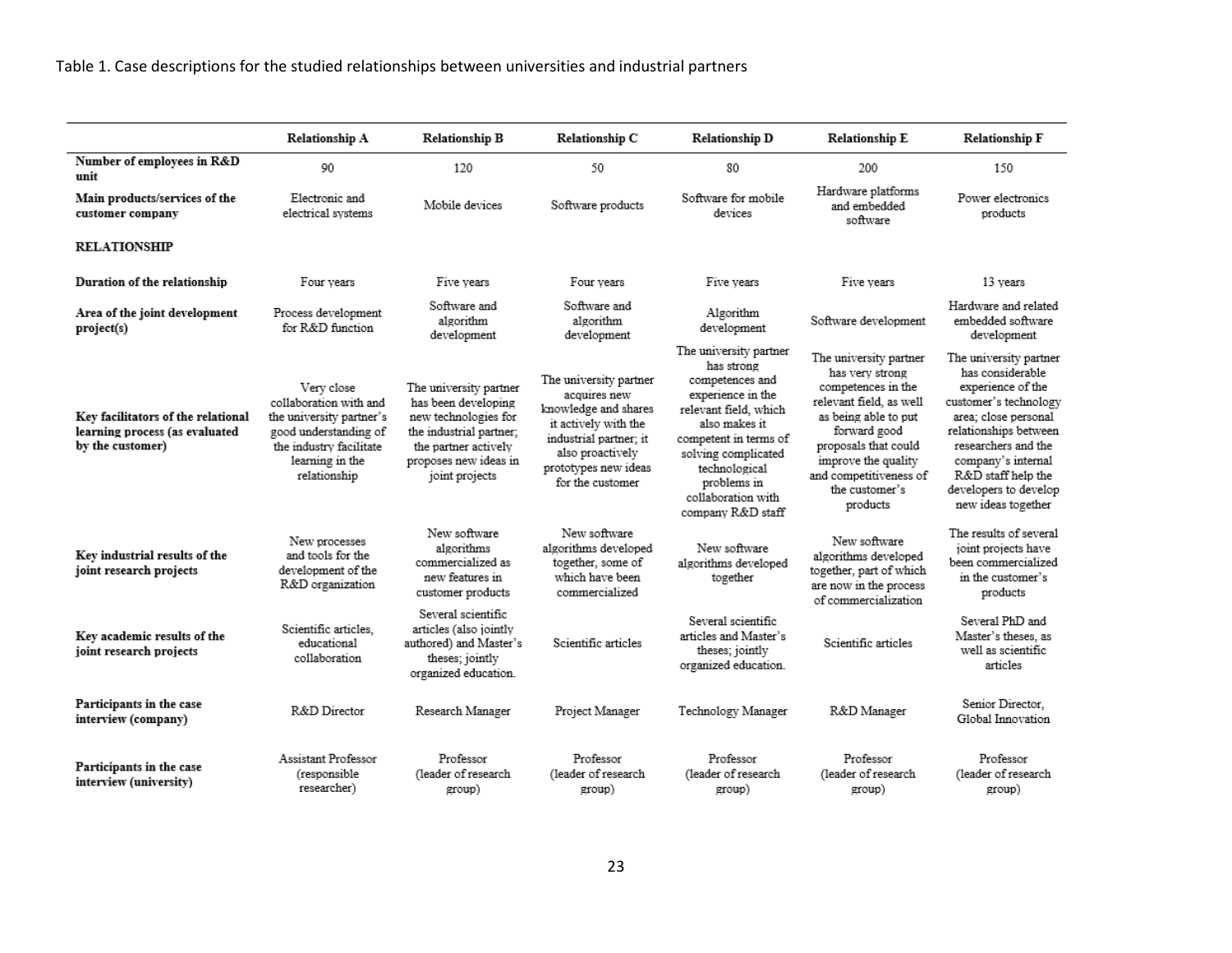

Figure 1. A summary of central practices, which facilitate the lowering of barriers in the relationship learning process within university-industry collaboration